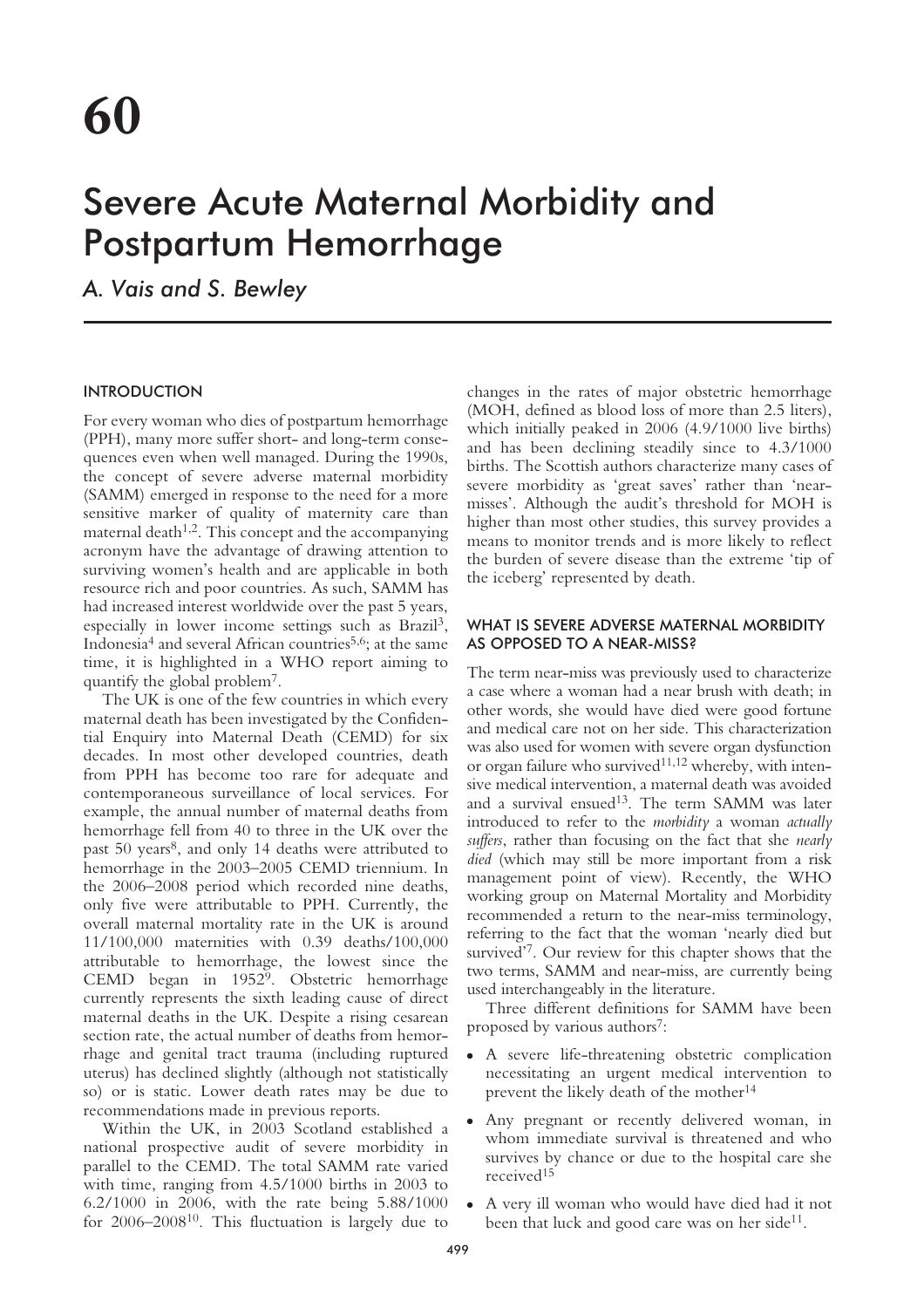Attempting to unify these differences, WHO defines a maternal near-miss as: *a woman who nearly died but survived a complication that occurred during childbirth or within 42 days of termination of pregnancy*7. This simplifies the concept and attaches a useful time-frame. However, it excludes complications in pregnancy that do not lead to delivery (such as septicemia, pulmonary embolus or cardiac arrest); moreover, it does not generate a universal system for case identification which would facilitate cross-country comparisons.

The three definitions cited above clearly are similar and illustrate the concept of a continuum of worsening morbidity in the pregnant population, culminating in maternal death. The disease pyramid illustrates this concept (Figure 1) by which the base represents the general pregnant population, and the 'tip of the iceberg' is maternal death with a spectrum of morbidity between<sup>11,12,16</sup>. A clinical insult may be followed by a systemic response and subsequent organ dysfunction, which leads to organ failure and eventual death $2,11$ . The figure shows the severity continuum of morbidity as well as factors that move women up and down the pyramid. For example, a faulty ambulance or wrongly cross-matched blood might lead to an anemic woman dying of hemorrhage unnecessarily. If the same patient had been provided iron supplementation antenatally, was well managed and treated promptly, there may be no residual morbidity. On the other hand, pathologies such as placenta previa and uterine rupture would drive women up towards the tip of the pyramid. Interventions such as uterotonics might stop bleeding at an early stage, whereas interventions such as obstetric hysterectomy may be used near the top.

Despite the different definitions of MOH, studies have used three main approaches for case identification (outlined in Table 1). Each approach has advantages and disadvantages:

- (1) Specific disease entities (e.g. eclampsia, PPH) allow relatively easy retrospective data collection from case notes or registers. Quality of care and complication rates can be determined for the specific disease and set against standards of care. However, it is difficult to use this for ongoing audits. There may be poor documentation in the worst cases and morbidity criteria may have too low a threshold to be considered a near-miss.
- (2) Intervention-based criteria are easily measured and agreed, do not rely on medical diagnosis and coding, but are affected by local units' different facilities, policies, customs and practices, as well as thresholds for transfer (e.g. use and availability of high dependency/intensive-care beds or interventional radiology).
- (3) The main advantage of an organ system dysfunction approach is that it allows mortality and morbidity surveys to run in parallel, thus enabling calculations of morbidity : mortality ratios for various disease processes. The Scottish Morbidity Survey is an example, and its findings have been reported in parallel to the CEMD. Trends in diseases can be established. This approach also focuses on diseases which should not cause death if appropriately managed (e.g. PPH). However, cases can only reliably be identified prospectively and depend on investigative test availability.



# A representation of the morbidity-to-mortality continuum in both resource poor and rich countries

**Figure 1** A representation of the morbidity–mortality continuum. ACOG, American College of Obstetricians and Gynecologists; BMI, body mass index; IVF, *in vitro* fertilization; NICE, National Institute for Health and Clinical Excellence; RCOG, Royal College of Obstetricians and Gynaecologists<sup>2,24</sup>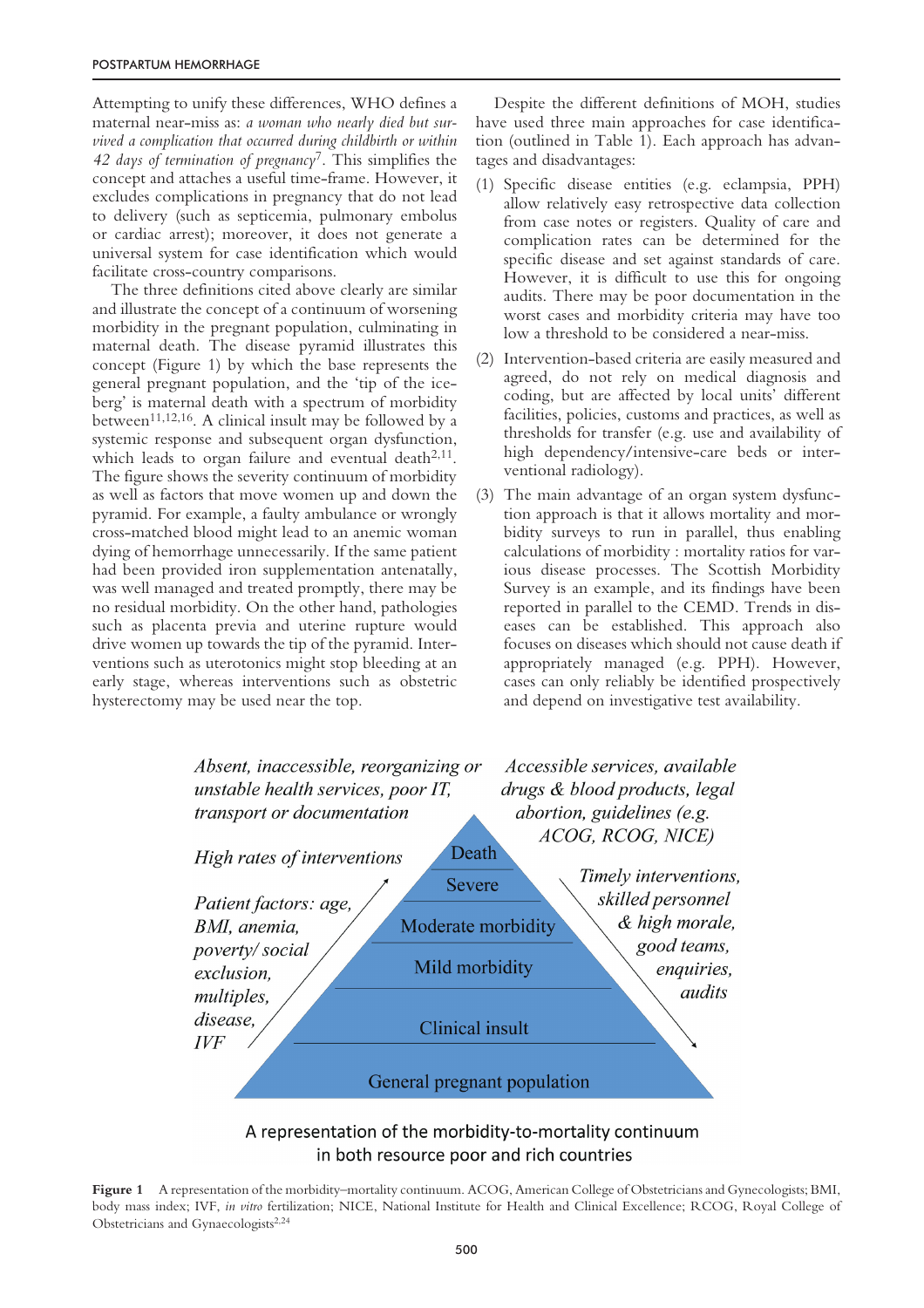| Criteria for identification of<br>near-miss | Case definition                                                                                                                                                                                                                                                                                                                                                                                                                                                                        | Study                                                                                                                                                                                           |
|---------------------------------------------|----------------------------------------------------------------------------------------------------------------------------------------------------------------------------------------------------------------------------------------------------------------------------------------------------------------------------------------------------------------------------------------------------------------------------------------------------------------------------------------|-------------------------------------------------------------------------------------------------------------------------------------------------------------------------------------------------|
|                                             |                                                                                                                                                                                                                                                                                                                                                                                                                                                                                        |                                                                                                                                                                                                 |
| Related to specific disease                 | Starting point is a specific disease and morbidity is defined for each. For example,<br>pre-eclampsia might be the disease with severe morbidity identified by its<br>complications (i.e. renal failure, pulmonary edema, eclampsia, etc.)<br>Can be prospective or retrospective                                                                                                                                                                                                      | Waterstone et al., $2001^{17}$<br>Scottish survey, 2003 ongoing <sup>18,19</sup><br>LEMMoN, 2008 <sup>20</sup><br>UKOSS, 2005 ongoing <sup>21</sup>                                             |
| Intervention based                          | Marker for near-miss is an identifiable event or procedure (e.g. admission to ITU,<br>large blood transfusion or emergency hysterectomy) to save the mother's life<br>Usually retrospective studies                                                                                                                                                                                                                                                                                    | Bewley & Creighton, 1997 <sup>13</sup><br>Killpatrick & Matthay, 2002 <sup>22</sup><br>LEMMoN, $2008^{20}$<br>UKOSS, 2003 ongoing $^{21}$<br>Obstetric hysterectomy studies <sup>23,24</sup>    |
| Based on organ-system<br>dysfunction        | System is based on the concept of the pyramid of disease from good health to death.<br>A clinical insult is followed by a systemic response syndrome, then organ<br>dysfunction, organ failure and death. Near-miss cases are the women with organ<br>dysfunction or failure who survive. Markers for dysfunction for each organ system<br>are specified and criteria for defining a near-miss are given (e.g. cardiovascular<br>shock from hemorrhage)<br>Usually prospective studies | Mantel et al., 1998 <sup>11</sup><br>Pattinson et al., 2003 <sup>12</sup><br>Waterstone et al., $2001^{17}$<br>Scottish survey, 2003 ongoing <sup>19</sup>                                      |
| Rare event                                  | A rare event allows large, even national, population estimates.<br>UKOSS, for example, has studied risk factors (e.g. BMI >50), specific diseases (e.g.<br>swine flu, amniotic fluid embolism), complications of obstetric morbidity (e.g.<br>acute fatty liver) or treatment (e.g. extraordinary interventions for massive<br>hemorrhage - hysterectomy, factor VII, intrauterine balloon, brace suture).<br>The disadvantage is the inability to examine common severe morbidities   | BEST study, 1995 (eclampsia) <sup>25</sup><br>Waterstone et al., 2001 (uterine<br>rupture as rare event) $17$<br>UKOSS, 2005 ongoing $^{21}$<br>Obstetric hysterectomy studies <sup>23,24</sup> |

**Table 1** Different methodological approaches to the identification of cases of SAMM

BMI, body mass index; UKOSS, UK Obstetric Surveillance System

Rates may be biased if ascertainment problems are present. A diligent unit may report more cases via the organ-system approach, and careful recording could translate into a disproportionately higher rate of SAMM12. On the other hand, a poor-quality unit that does not recognize and treat hemorrhage promptly may have more severe sequelae as the natural history progresses. Thus the true incidence of SAMM may be underestimated.

## HOW COMMON IS ALL-CAUSE SEVERE ADVERSE MATERNAL MORBIDITY?

Because quantification is problematic, with no international definition and haphazard recording, wide variations are present in incidence estimates (summarized in Table 2).

#### High income countries

A recent review including studies from Europe, Canada and USA suggested the incidence of SAMM to approximate to 0.5–1% of all deliveries in high income countries  $(3.3-12/1000)^{35}$ . The rates/1000 births ranged from 3.3 in France, through 3.8 in Scotland, 4.6 in Canada, 7.2 in The Netherlands, 10.9 in South Africa to 12.0 in England.

#### Low income countries

A 2009 review grouped low income countries into those of Africa, Latin America and Asia36, and included landmark audits of severe morbidity in South Africa<sup>11,37</sup>. Thirty-seven studies from 24 countries

were examined, ranging from small audits of near-miss morbidity5,11,37,38 in general and teaching hospitals, to large population based surveys<sup>37,39,40</sup> or surveys of need for life-saving surgery (Tanzania, Guinea, Indonesia)36. Comparisons are difficult, however, because all women do not give birth in health facilities and standards vary widely (e.g. availability of ITU beds). African studies exemplified these wide variations. The rate of severe morbidity across several West African states was calculated as 59.8/1000 deliveries (almost 6%)39, whilst contemporaneous studies in South Africa yielded rates of  $1\frac{4}{1,37}$ , falling to 0.5% in 2004<sup>41</sup>, a rate which is similar to that in high income countries.

In low income settings, major surgical interventions such as cesarean section or hysterectomy are likely to be accurately recorded and may be useful markers of severe morbidity. One way to quantify the need for life-saving surgery is by cesarean section for absolute maternal indications (severe antepartum hemorrhage due to placenta previa, major cephalopelvic disproportion, transverse lie or brow presentation). In settings without ITU facilities, a combination of life-saving surgery and organ dysfunction approaches are likely to work best, as evidenced by studies in Brazil3 and Indonesia36. Using transfused blood has limitations as thresholds for transfusion vary, blood may not be available in low income settings or women may refuse transfusion (e.g. Jehovah's Witnesses).

# RELATIONSHIP OF SEVERE ADVERSE MATERNAL MORBIDITY TO MORTALITY

Two methods generally are used to address the relationship between severe morbidity and mortality.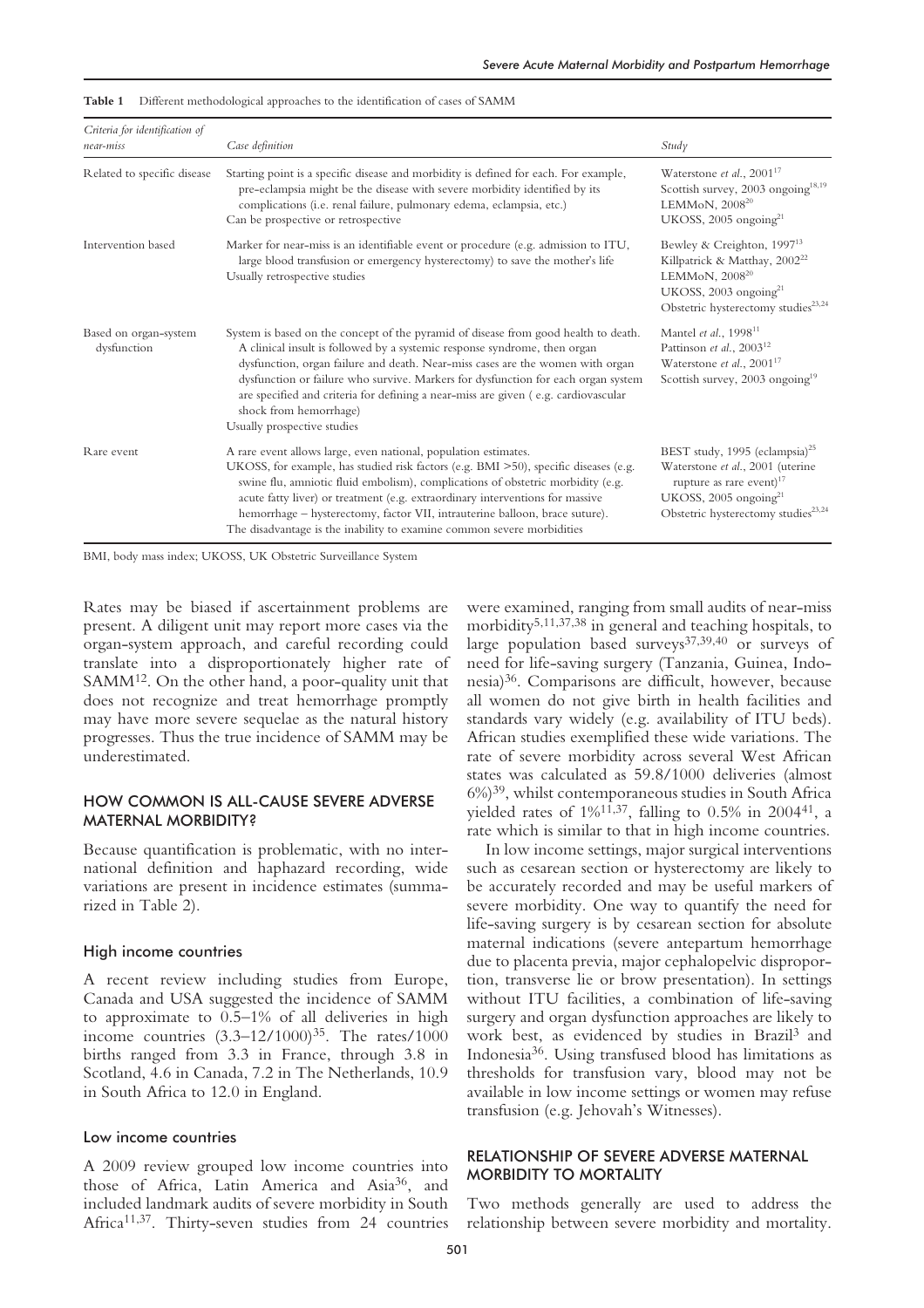| Study, country and year<br>of publication              | Incidence of SAMM<br>per 1000 deliveries<br>(all causes) | Incidence of hemorrhage/<br>(% of total SAMM)<br>1000 deliveries | Incidence of<br>hypertension<br>% of total) | severe sepsis<br>Incidence of<br>$(% \mathcal{O}_{0}\rightarrow \mathcal{O}_{0})$ | Additional comments                                                                                                                                                                                                                                                           |
|--------------------------------------------------------|----------------------------------------------------------|------------------------------------------------------------------|---------------------------------------------|-----------------------------------------------------------------------------------|-------------------------------------------------------------------------------------------------------------------------------------------------------------------------------------------------------------------------------------------------------------------------------|
| Stones et $al.^1$<br>1991<br>ŠК                        | 8.8                                                      | $(36.8\%)$<br>3.23                                               | (31.5%)<br>$2.77$                           | Not available                                                                     | SAMM defined as 'potentially life-threatening episodes'. Incidence for total (all) morbidity 267/1000. Incidence<br>of all sepsis 30.5/1000 (severe sepsis not separated). Hemorrhage includes antepartum and PPH if over<br>2000 ml. One case of secondary PPH due to sepsis |
| Bouvier-Colle et al. <sup>26</sup><br>France<br>1996   | 3.1                                                      | (20%)<br>0.62                                                    | $(26.2\%)$<br>$\!0.81$                      | $(4.36\%)$<br>0.14                                                                | Third highest cause of morbidity is embolic events at 0.38/1000. Hemorrhage includes uterine rupture.<br>Hypertensive disease includes cerebral hemorrhage                                                                                                                    |
| Bewley & Creighton <sup>13</sup><br>1997<br>ŬК         | 4.97                                                     | (46.7%)<br>$2.\overline{3}$                                      | (40%)<br>$1.98\,$                           | (10%)<br>0.49                                                                     | SAMM = ITU admission. Total 30 cases of SAMM. 14 cases classed as hemorrhage (blood loss >2000 ml but a<br>further 2 cases DIC/HELLP so proportion due to hemorrhage could be >50%)                                                                                           |
| Baskett & Sternadel <sup>27</sup><br>1998<br>USA       | 0.72                                                     | (22%)<br>$0.16\,$                                                | (25%)<br>$0.18\,$                           | (14.5%)<br>$\overline{0}$ :                                                       | SAMM = ITU admission                                                                                                                                                                                                                                                          |
| Mantel et al. <sup>11</sup><br>South Africa<br>1998    | 10.9                                                     | $(55.8\%)$<br>6.1                                                | $(25.8\%)$<br>2.82                          | (19.7%<br>2.16                                                                    | Sepsis incorporates septic abortion, chorioanmionitis and puerperal sepsis. Hemorrhage incorporates antepartum<br>and PPH and emergency hysterectomy; PPH alone is 1.8/1000                                                                                                   |
| Prual $et\;al.^{15}$<br>West Africa<br>2000            | 50.8                                                     | (49.5%)<br>29.6                                                  | (10.3%)<br>6.15                             | (1.5%)<br>0.9                                                                     | Obstructed labor is significant cause for severe morbidity (20.5/1000 of which 1.2/1000 uterine rupture)                                                                                                                                                                      |
| Waterstone et al. $^{17}$<br>2001<br>ŬК                | 12.0                                                     | (55.7%)<br>6.7                                                   | (38%)<br>4.6                                | (2.89%)<br>0.35                                                                   | Clinically based definitions, not including management processes. Estimated blood loss >1500 ml picked up $55\%$<br>of cases of SAMM due to hemorrhage                                                                                                                        |
| Brace et al. <sup>18</sup><br>Scotland<br>2004         | 3.8                                                      | (50%)<br>1.9                                                     | 1.15<br>(30%)                               | 0.09<br>(3%)                                                                      | Septic shock is the only category for sepsis. Number of SAMM due to hypertensive disease derived by adding the<br>number of cases with eclampsia, renal dysfunction and pulmonary edema. Only one-third of patients with<br>SAMM were admitted to ITU                         |
| MOMS-B<br>Zhang <sup>28</sup><br>Europe<br>2005        | 9.48                                                     | (48.8%)<br>4.6                                                   | (45.7%)<br>4.33                             | $(8.2\%)$<br>0.8                                                                  | Multinational study, rates differing widely between countries. Range of SAMM 6-14.7%. Highest rates in<br>Finland, Belgium, UK and lowest rates in Italy, Ireland, France                                                                                                     |
| Minkauskiene et al. <sup>29</sup><br>Lithuania<br>2006 | 7.91                                                     | $(35.8\%)$<br>2.83                                               | (56.6%)<br>$4.47$                           | $(3.8\%)$<br>0.3                                                                  | 60 cases hypertension (57 severe PET, 3 eclampsia), 38 severe hemorrhage, 4 cases severe sepsis, 3 cases uterine<br>13,399 deliveries, 106 cases SAMM, 1 death<br>rupture                                                                                                     |

Table 2 SAMM studies showing incidence and proportion related to hemorrhage **Table 2** SAMM studies showing incidence and proportion related to hemorrhage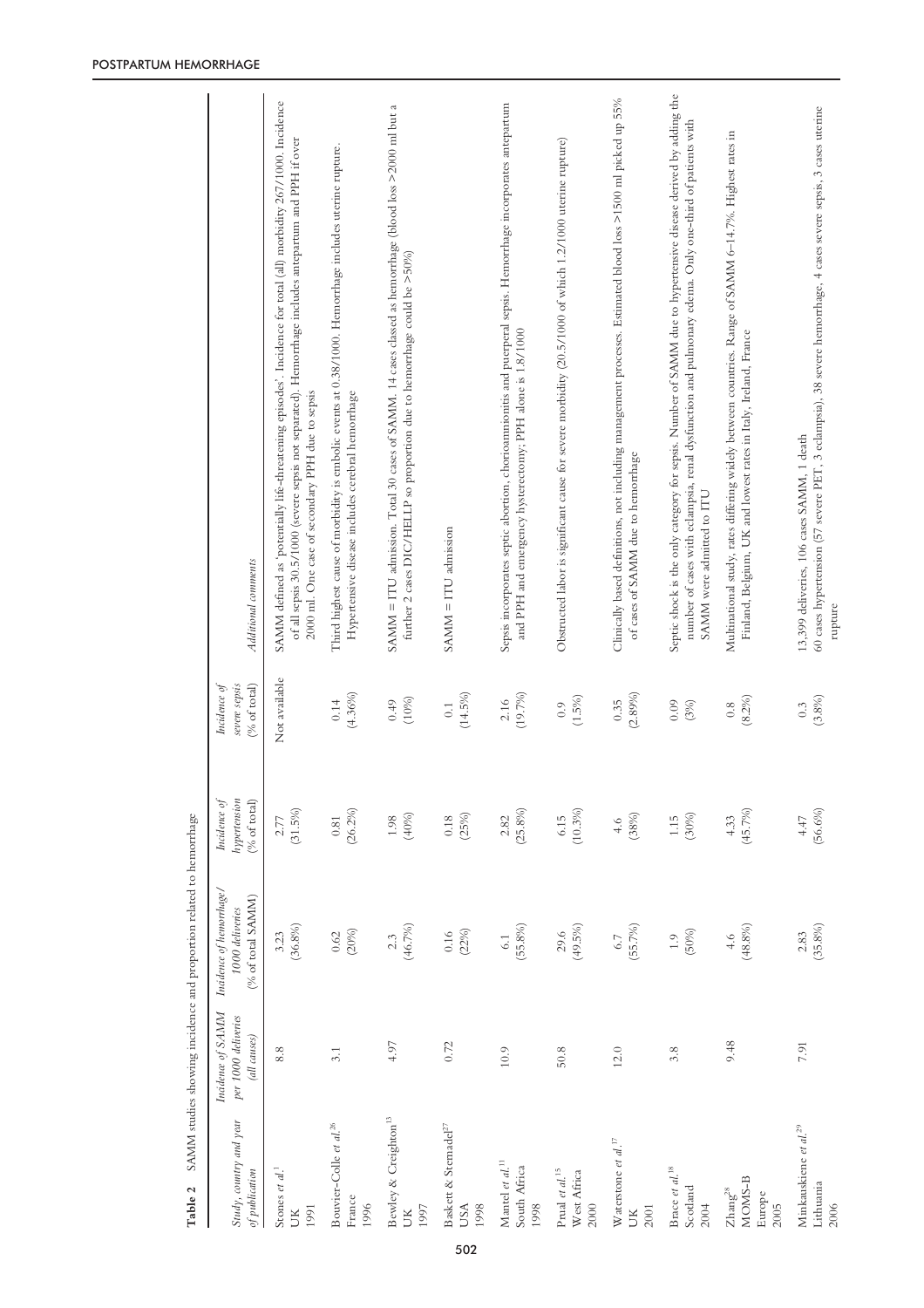| Zwart et al. $^{20}$<br>Netherlands<br>LeMMoN<br>2008                                                                                 | $7.1\,$ | (63% of total, 47% of<br>ITU admissions)<br>4.5                             | (eclampsia 8.7%<br>of total)<br>0.62 | $(3.3\% \text{ of total}, 10\%$<br>were due to group<br>A streptococcus)<br>0.23 | eclampsia/HELLP, major hemorrhage needing transfusion or hysterectomy and group of others e.g. sepsis,<br>pre-eclampsia). 27% of MOH admitted to ITU. MOH counted as separate group but also a surgery group<br>categories for SAMM (ITU admission, uterine rupture, needing cesarean/hysterectomy or laparotomy,<br>(some for rupture or hysterectomy, i.e. implies hemorrhage, so rate of MOH may be underestimate)<br>ĩυ,                                                                                                                                                                                                                                    |
|---------------------------------------------------------------------------------------------------------------------------------------|---------|-----------------------------------------------------------------------------|--------------------------------------|----------------------------------------------------------------------------------|-----------------------------------------------------------------------------------------------------------------------------------------------------------------------------------------------------------------------------------------------------------------------------------------------------------------------------------------------------------------------------------------------------------------------------------------------------------------------------------------------------------------------------------------------------------------------------------------------------------------------------------------------------------------|
| $\mathrm{UKOSS}^{19,30}$<br>2005-2011<br>ŬК                                                                                           |         | 0.26 2nd line treatment<br>0.41 peripartum<br>hysterectomy                  | (in 2005)<br>0.27                    | Not surveyed                                                                     | National surveillance of rare disorders in pregnancy - system reporting from all consultant-led maternity units in<br>Second-line treatments for MOH are compression sutures, pelvic vessel ligation, embolization or factor VII<br>the UK. Different morbidities studied at different times and surveillance is not continuous for all causes.                                                                                                                                                                                                                                                                                                                 |
| Ronsmans et al. <sup>4</sup><br>Indonesia<br>2009                                                                                     | 141.6   | previa; 34% of total)<br>surgery for placenta<br>(30% of life-saving<br>125 | eclampsia (11.2%)<br>19.3            | $(1.35\%)$<br>2.32                                                               | mortality higher in rural areas. Distinction made between near-miss and life-saving surgery (e.g. labor dystocia<br>Study in 2 rural and 2 urban areas in West Java; higher incidence of morbidity in urban than rural areas but<br>is a common cause for life-saving surgery but not for near-miss). Organ dysfunction/management-based<br>criteria (ITU, surgery)/clinical diagnosis. Mortality 42.1/1000 live births                                                                                                                                                                                                                                         |
| Souza et al. $^{31}$<br>Brazil<br>2010                                                                                                | 21.1    | 18.4%                                                                       | 0.6%                                 | $1\%$                                                                            | sent to women identified through population database; women more likely to recall procedures than signs and<br>symptoms. Mortality ratio 0.75/1000 live births. Only proportions given without numbers as weighting used<br>morbidity. Categories are eclampsia, hysterectomy, transfusion and ITU admission. Validated questionnaire<br>Near-miss from health records in 5 regions of Brazil over a 5-year period. Questionnaire design, self-reported                                                                                                                                                                                                         |
| Lawton $et\;al.^{32}$<br>New Zealand<br>2010                                                                                          | 4       | (41.4%<br>$\overline{c}$                                                    | (27.6%)<br>$\infty$                  | 5 septicemia<br>$(17.2\%)$                                                       | includes high blood pressure and HELLP cases but there are also some CVAs counted separately. Same criteria<br>SAMM = ITU admission. Study during 2005-07 during pregnancy or within 42 days of delivery. Total 29 cases<br>in tertiary center using organ-system dysfunction. 25 postpartum cases, 9 hysterectomies. Hypertension<br>as Bewley & Creighton <sup>13</sup> , cases could have more than one morbidity                                                                                                                                                                                                                                            |
| Almerie et al. <sup>33</sup><br>Syria<br>2010                                                                                         | 32.9    | $(34.4\%)$<br>$\overline{11}$                                               | (52%)<br>$\overline{17}$             | (2.8%)<br>0.9                                                                    | primary and secondary care units). 26% of near-miss cases admitted to ITU. Hemorrhage accounted for 60% of<br>deliveries, 15 deaths, 901 near-miss cases. MMR = 54.8/100,000 live births, mortality index 1.7%. Most cases<br>mortality cases. Rates are given per 1000 live births rather than deliveries. Sepsis and dystocia are uncommon<br>Retrospective review of near-miss and maternal mortality in a tertiary hospital in Damascus 2006-2007. 28,025<br>referred in critical conditions from other facilities (traditional birth attendants, homes, private practices,<br>causes of near-miss but high mortality indices (7.4% and 2.9%, respectively) |
| $\mbox{Lemox}^{10}$<br>Scotland<br>2011                                                                                               | 5.88    | $(76.8\%)$<br>4.51                                                          | (4.7%<br>0.28                        | (1.85%)<br>0.11                                                                  | Mortality: morbidity ratio 1:79. 46.9% of all cases of MOH due to atony. Hypertensive morbidity is eclampsia<br>only. Sepsis = septic shock. Proportions may be slightly different if encompass ICU admission, pulmonary<br>174,430 births in Scotland. Major PPH >2500 ml<br>edema, renal or liver dysfunction or CVA                                                                                                                                                                                                                                                                                                                                          |
| Mutihir & Utoo <sup>34</sup><br>Nigeria<br>2011                                                                                       | 0.27    | $(35.4\%)$<br>9.6                                                           | $(24.8\%)$<br>6.8                    | (16.7%)<br>4.5                                                                   | 3 year prospective observational study at a university hospital. 9056 deliveries, 246 SAMM (2.72%). Junior staff<br>supervized almost half of deliveries (43.5%) and this correlated with the degree of morbidity                                                                                                                                                                                                                                                                                                                                                                                                                                               |
| (1500 ml in some studies, 2500 ml in others); PET, pre-eclampsia; PPH, postpartum hemorrhage; SAMM, severe adverse maternal morbidity |         |                                                                             |                                      |                                                                                  | CVA, cerebrovascular accident; DIC, disseminated intravascular coagulation; HELLP, hemolysis, elevated liver enzymes, low platelets; ICU, intensive care unit; ITU, intensive therapy unit; MOH, massive obstetric hemorrhage                                                                                                                                                                                                                                                                                                                                                                                                                                   |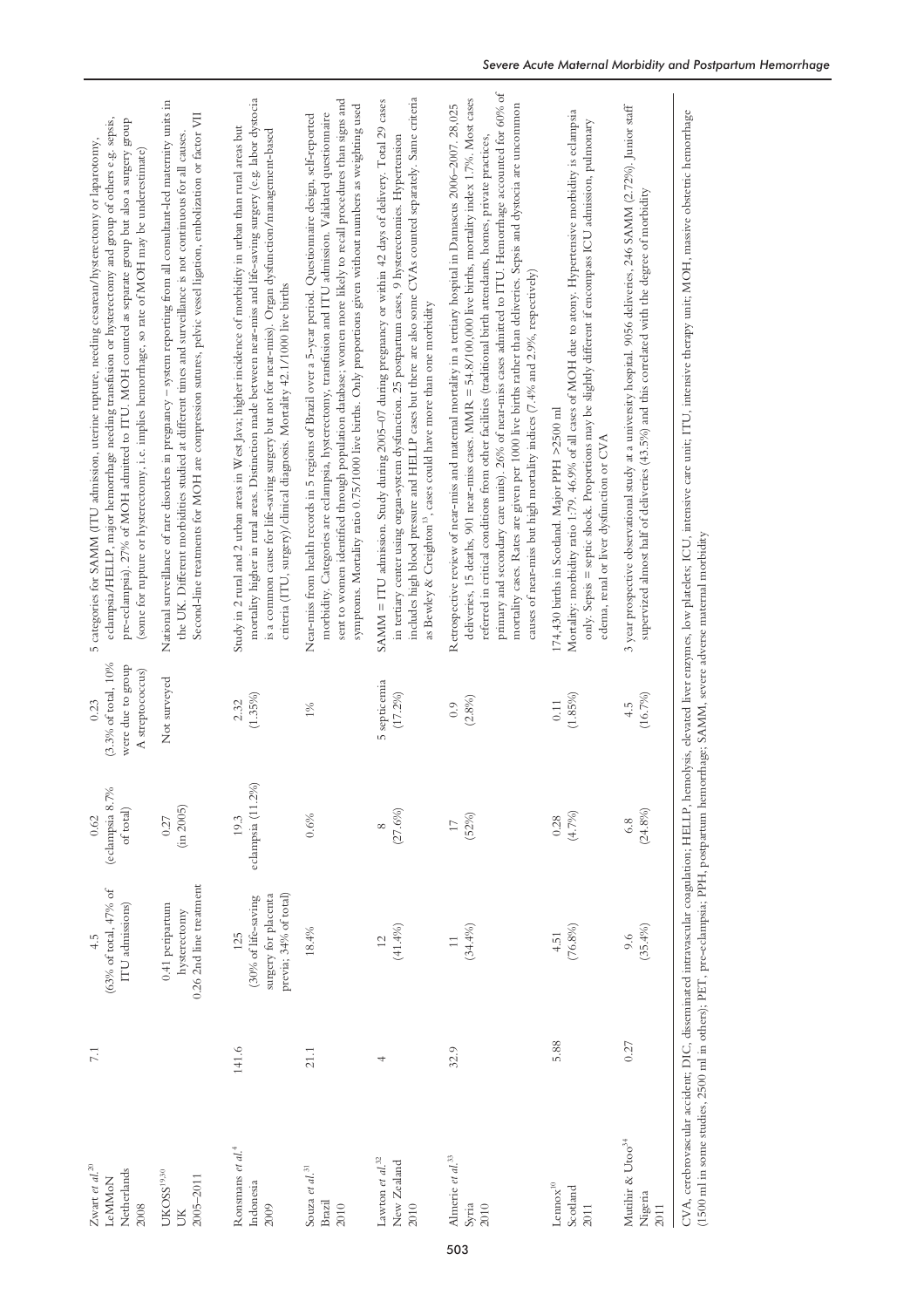These are the *mortality-to-morbidity ratio* and the *mortality index*. The mortality-to-morbidity ratio simply describes the number of severe morbidity cases for each maternal death<sup>2,17</sup>. The mortality index, on the other hand, is defined as the number of maternal deaths divided by the sum of women with SAMM and maternal deaths, and is expressed as a percentage<sup>12,37</sup>. Both can be expressed as totals (all-cause) or by condition. Both reflect the fatality of a condition and identify those conditions that are more or less amenable to intervention. Recently WHO have introduced a new set of definitions (see text box below).

In general, the risk of mortality depends on (1) the prior health of the mother, (2) the severity of the particular condition, (3) access to skilled help, and (4) the availability and quality of medical intervention. PPH is the morbidity *par excellence* for assessing these parameters. It is common and has a high morbidityto-mortality ratio (or low mortality index) $2,12,17,37$ . In developed countries, at least, this is because the condition is amenable to treatment. More women's lives can be, and indeed are being, saved daily by the provision of adequate maternity services worldwide. As hemorrhage is largely treatable (and often avoidable), and *because all parturients are at risk*, it is tragic that so many women still die unnecessarily worldwide. The United Nations discusses women's and children's health in terms of fundamental human rights<sup>43</sup>. Progress towards Millennium Development Goal 5 (MDG 5, a 75% reduction in maternal mortality 1990–2015) has been disappointing44 as only 23/181 (13%) countries analysed are on track to achieve the target<sup>45</sup>.

#### What are the main causes of SAMM?

Most cases of SAMM fall into three major categories of causation:

- Hemorrhage
- Hypertensive diseases of pregnancy (including eclampsia and HELLP syndrome)
- Sepsis.

The incidence of these conditions in European countries appears similar despite the use of different definitions. Regardless of geographical factors, hemorrhage is the largest contributor, accounting for between  $20\%$ <sup>26</sup> and  $50\%$ <sup>11,18,39</sup> of cases. Hypertensive disease and its consequences account for 10%39 to 45%28, whereas morbidity secondary to sepsis is much lower, at 1.5%39 to 20%11. Rarer causes of SAMM include thromboembolic disease and psychiatric illness<sup>46,47</sup>.

## NEW WHO TERMINOLOGY

WHO has recently published a document aimed at providing a universal framework for defining and counting severe morbidity. The near-miss definition is the same as was used in 20097. New terms which are outlined below have been introduced, with the aim of unifying the near-miss and severe morbidity concepts, whilst recognizing the morbidity ortality continuum as described in Figure 1.

Women with life-threatening conditions  $(WLTC)$  = maternal near-misses  $(MNM)$  + maternal deaths (MD)

Severe maternal outcome ratio (SMOR) = WLTC  $(MNM + MD)$  per 1000 live births; this gives an estimate of the amount of care and facilities that may be needed in an area or facility

 $MNM$  ratio  $(MNMR)$  = number of near-miss cases per 1000 live births; can also be used to estimate the amount of care or resources needed

Maternal near-miss mortality ratio (MNM : MD) is the ratio of near misses to deaths as MNMR previously described. Higher ratios would indicated better care as more lives are being saved

Whilst the concepts of SMOR and MNMR are useful from a resource planning perspective, comparisons between high and low resource settings remain difficult to make. For example, for PPH the operational definition for severe morbidity is blood loss more than 1000 ml and standard of care implies that all women receive 10 IU Syntocinon for third stage.

In a low-resource setting, a woman with a borderline starting hemoglobin in a facility lacking drugs to manage the third stage and no access to transfusion will create a case of severe morbidity at 1 liter blood loss. Conversely, in a developed country the standard of care would be met simply by the routine use of Syntocinon; a woman with a normal hemoglobin can lose 1000 ml without any significant morbidity. Comparisons based on volume loss alone may encourage complacency in such settings where the minimum intervention set by WHO is already routine and the severe morbidity occurs at bigger volumes of blood loss, increased interventions, ITU care, etc.

The same working party encourages the development of ongoing audit of severe morbidity cases in all health facilities, at local and district level. The aim is mainly for resource planning but also to enable comparisons regarding quality of care. The appendices and checklists provide useful practical tools for implementing an international audit strategy for severe maternal morbidity. They estimate the global prevalence to be around 7.5 per 1000 deliveries, but as shown in Table 2, the worldwide prevalence is more widely spread. Ongoing audit using this universal tool at local and national level would provide valuable information about quality of care and resource planning in different settings, but does not make comparisons across resource brackets (high and low) any easier<sup>42</sup>.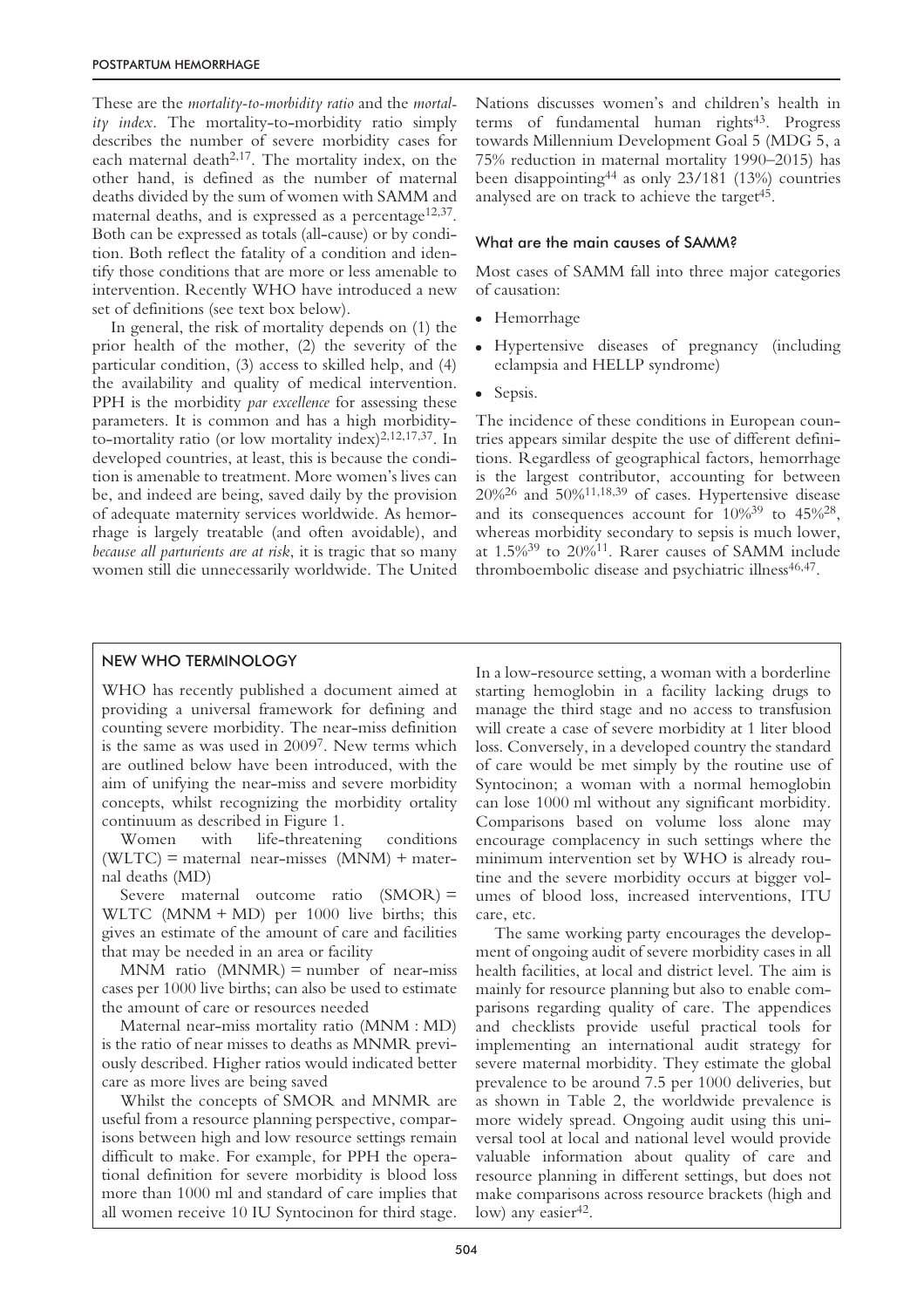# WHAT IS THE INCIDENCE OF SEVERE ADVERSE MATERNAL MORBIDITY ATTRIBUTABLE TO **HEMORRHAGE?**

Hemorrhage illustrates the difficulties faced with defining near-miss or severe morbidity. All women experience some blood loss at delivery. The amount is difficult to measure, and often mixed with amniotic fluid. Hemorrhage is a clinical insult that strikes the general pregnant population, both low and high risk. Whether due to atony, retained placenta or genital tract lacerations it has the potential to cause morbidity ranging from mild to severe or even death (Figure 1). In addition, specific bleeding causes rapidly endanger women (e.g. ruptured ectopic, ruptured or inverted uterus, massive abruption or morbid placental adherence).

Table 2 summarizes some of the landmark studies that have attempted to quantify this problem in developed countries over the past 15 years. Wide variations are present in study settings, definitions and main causes. Some studies use admission to ICU<sup>22,48</sup>, others define the actual conditions responsible for the morbidity<sup>11,12</sup>, and still others list both<sup>13</sup>. The wide variation in case definition might explain the extreme range of incidence of SAMM (4% in UK to 53% in Hong Kong for studies using retrospective ITU admission to define SAMM; 1–6% incidence in prospective multicenter studies). Regardless of such differences, most studies concluded that up to half of the cases of SAMM were related to hemorrhage, and this continues to be the case in recent investigations (Table 2).

World Health Organization has set some maternal near-miss criteria7 which aim to incorporate

life-threatening clinical signs (e.g. cyanosis, shock, increased respiratory rate) and investigational results (e.g. oxygen saturation, pH, lactate) as well as lifesaving interventions (e.g. hysterectomy, transfusion) into an algorithm that ensures severe cases are not missed. Worldwide adoption of this definition would identify all the cases of SAMM regardless of inciting condition but would not facilitate international comparisons between disease processes. This is because different pathologies can lead to the same clinical sign (e.g. raised respiratory rate in shock from hemorrhage as well as pulmonary embolus). A pragmatic proforma for case identification relating to SAMM secondary to hemorrhage would include all aspects shown in Table 342.

# RISK FACTORS FOR SEVERE ADVERSE MATERNAL MORBIDITY DUE TO HEMORRHAGE

Although it is challenging to define the size of the problem (i.e. the incidence of SAMM as a result of hemorrhage), Table 4 summarizes risk factors identified over the past 10 years that increase the risk of severe hemorrhage.

Some risk factors, such as previous PPH or manual removal of placenta, are intuitive and universal. Induction of labor appears to increase the risk of PPH regardless of the indication<sup>17</sup>. This may relate to an increased duration of labor or risk of sepsis. Anemia is likely to be more prevalent in low income countries as well as in recent immigrants and 'socially excluded' women in high income countries as a reflection of

|  |  |  | Table 3 A pragmatic proforma for case identification relating to SAMM secondary to hemorrhage would include all these aspects |  |
|--|--|--|-------------------------------------------------------------------------------------------------------------------------------|--|
|--|--|--|-------------------------------------------------------------------------------------------------------------------------------|--|

| Category                                          | Parameters                                                                                                | Advantage                                                                      | Disadvantage if used alone                                                                                                                                                              |
|---------------------------------------------------|-----------------------------------------------------------------------------------------------------------|--------------------------------------------------------------------------------|-----------------------------------------------------------------------------------------------------------------------------------------------------------------------------------------|
| Actual blood loss                                 | $EBL > 1500 - 2000$ ml (or more)                                                                          | Measured and measurable                                                        | Accurate quantification notoriously difficult                                                                                                                                           |
| Clinical symptoms                                 | Dizziness, faintness<br>Agitation, thirst, collapse<br>Cardiac arrest                                     | Easy to measure<br>Cheap<br>Applicable in low resource settings                | Tolerance depends on mother's size, pre-existing<br>total blood volume and pre-delivery hemoglobin<br>Antenatal anemia will cause morbidity out of                                      |
| Clinical signs                                    | Pulse $>100$ or<br>Systolic BP $\leq$ 80 mmHg<br>Respiratory rate<br>Peripartum fall in hemoglobin        |                                                                                | proportion to actual blood loss<br>May be non-specific to hemorrhage; thus aids<br>recognition but difficult to audit management if<br>used alone                                       |
| Blood product                                     | Packed red cells >4 or >5 units                                                                           | Measurable                                                                     | Product availability                                                                                                                                                                    |
| replacement                                       | Use of FFP/clotting factors                                                                               |                                                                                | Changing guidelines re: ratios of transfusing blood<br>and FFP                                                                                                                          |
|                                                   |                                                                                                           |                                                                                | Jehovah's Witnesses and others who refuse blood                                                                                                                                         |
| Specific life-threatening<br>conditions           | Abruption<br>Uterine rupture<br>Morbid placental adherence<br>Placenta previa<br>Infection                | Diagnosis is fixed once made<br>Comparisons of rates can be made               | Varying degrees of severity<br>Can have several causes<br>Management and thus degree of morbidity<br>dependent on local resources                                                       |
| Interventions which<br>imply severe<br>hemorrhage | Balloon tamponade<br>Compression sutures<br>Hysterectomy<br>Interventional radiology<br>Use of factor VII | Measurable<br>Easy to identify cases both<br>retrospectively and prospectively | Availability dependent on setting and expertise of<br>personnel<br>Timeliness of intervention decreases severity of<br>morbidity so use itself does not demonstrate<br>standard of care |
| ITU/HDU admission                                 | Ventilatory support<br>Requirement for inotropes                                                          | Auditable<br>Easy case identification                                          | Availability depends on clinical setting                                                                                                                                                |

BP, blood pressure; EBL, estimated blood loss; FFP, fresh frozen plasma; HDU, high dependency unit; ITU, intensive therapy unit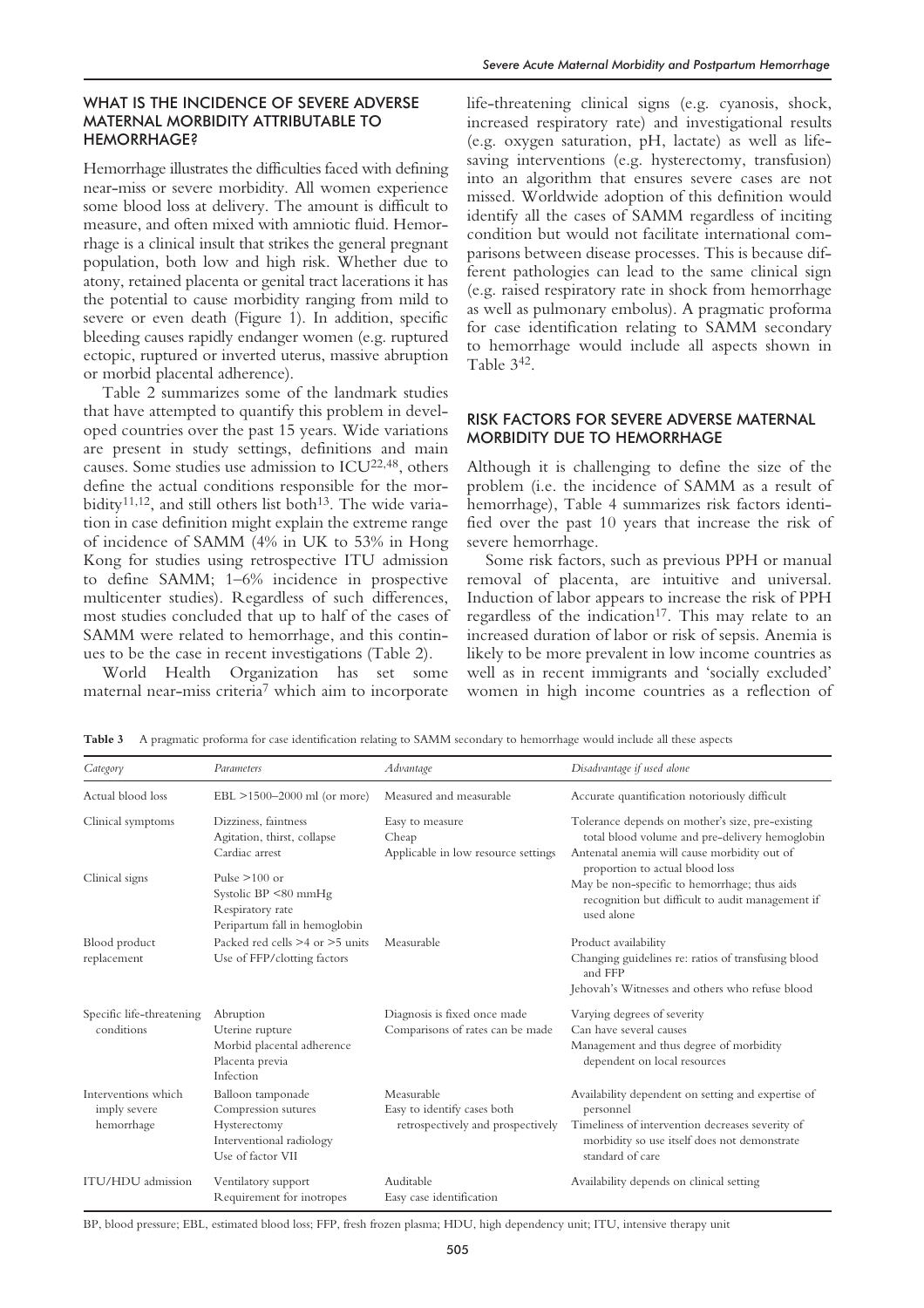| Table 4<br>Risk factors for major obstetric hemorrhage |  |
|--------------------------------------------------------|--|
|--------------------------------------------------------|--|

| Risk factor                   | Odds ratios for SAMM<br>(95% CI)                                                             | Study/Country/Year                                                                                                                           |
|-------------------------------|----------------------------------------------------------------------------------------------|----------------------------------------------------------------------------------------------------------------------------------------------|
| Age $>35$ years               | $1.41(1.03-1.95)$<br>$1.2(1.1-1.3)$ /<br>$(1.4 \text{ if } > 40)$                            | Waterstone et al./UK/2001 <sup>17</sup><br>Zwart et al./Netherlands/2008 <sup>20</sup>                                                       |
|                               | $1.02(0.96 - 1.09)$<br>$1.14(1.03 - 1.21)$                                                   | Ford et al./Australia/200755<br>Al-Zirqi et al./Norway/200856                                                                                |
| Hypertension at<br>booking    | $1.18(1.06-1.31)$<br>$1.33(1.07-1.66)$                                                       | Waterstone et al./UK/2001 <sup>17</sup><br>Ford et al./Australia/200755                                                                      |
| Ethnic minority               | $1.82(1.09-3.03)$<br>$1.3(1.2-1.5)$ non-<br>Western immigrants                               | Waterstone et al./UK/2001 <sup>17</sup><br>Zwart et al./Netherlands/2008 <sup>20</sup>                                                       |
|                               | $1.16(1.1 - 1.22)$<br>$1.77(1.48 - 2.12)$                                                    | Ford et al./Australia/200755<br>Al-Zirqi et al./Norway/2008<br>(SE Asian ethnicity) <sup>56</sup>                                            |
| Social exclusion              | 2.91 (1.76–4.82)<br>$2.18(1.15 - 4.10)$                                                      | Waterstone et al./UK/2001 <sup>17</sup><br>Souza et al./Brazil/2007 <sup>3</sup>                                                             |
| BMI > 30                      | $1.5(1.3-1.7)$                                                                               | Zwart et al./Netherlands/2008 <sup>20</sup>                                                                                                  |
| Previous PPH                  | 2.74 (1.69–4.44)                                                                             | Waterstone et al./UK/2001 <sup>17</sup>                                                                                                      |
| Multiple<br>pregnancy         | $2.29(1.2 - 4.37)$<br>$4.9(4.3 - 5.7)$<br>$2.34(2.02 - 2.7)$                                 | Waterstone et al./UK/2001 <sup>17</sup><br>Zwart et al./Netherlands/2008 <sup>20</sup><br>Al-Zirqi et al./Norway/2008 <sup>56</sup>          |
| Anemia                        | 5.98 (2.28–15.65)<br>$2.2(1.63 - 3.15)$                                                      | Waterstone et al./UK/2001 <sup>17</sup><br>Al-Zirqi et al./Norway/2008 <sup>56</sup>                                                         |
| Oxytocin<br>augmentation      | $1.61(1.2 - 2.15)$                                                                           | Waterstone et al./UK/2001 <sup>17</sup>                                                                                                      |
| IOL                           | $2.45(1.68 - 3.57)$<br>$3.1(2.8-3.4)$<br>vs. instrumental)                                   | Waterstone et al./UK/2001 <sup>17</sup><br>Zwart et al./Netherlands/2008 <sup>20</sup><br>1.5-2.42 (spontaneous Ford et al./Australia/200755 |
|                               | $1.6(1.46-1.75)$                                                                             | Al-Zirqi et al./Norway/200856                                                                                                                |
| Manual removal<br>of placenta | 13.12 (7.72–22.30)                                                                           | Waterstone et al./UK/2001 <sup>17</sup>                                                                                                      |
| <b>Emergency CS</b>           | $3.09(2.29 - 4.17)$<br>5.2 (4.8-5.6) all CSs<br>$0.81$ (0.7-0.92) CS<br>in spontaneous labor | Waterstone et al./UK/2001 <sup>17</sup><br>Zwart et al./Netherlands/2008 <sup>20</sup><br>Ford et al./Australia/200755                       |
|                               | $3.61 (3.28 - 3.95)$                                                                         | Al-Zirqi et al./Norway/2008 <sup>56</sup>                                                                                                    |
| Instrumental<br>delivery      | $1.6(1.4-1.71)$<br>$1.87(1.4 - 2.42)$<br>$1.25(1.1-1.42)$                                    | Zwart et al./Netherlands/2008 <sup>20</sup><br>Al-Zirqi et al./Norway/200856<br>Ford et al./Australia/200755                                 |
| Birth weight<br>>4.5kg        | $1.93(1.71 - 2.17)$<br>$2.55(2.15-3.03)$                                                     | Al-Zirqi et al./Norway/200856<br>Ford et al./Australia/200755                                                                                |

BMI, body mass index; CS, cesarean section; IOL, induction of labor

poorer nutrition. Waterstone *et al.*<sup>47</sup> defined social exclusion as a composite measure of a woman's social deprivation beyond the traditional use of her marital or partner's employment status or postcode deprivation score. The definition included concealed pregnancy, age less than 16 years, poor housing, 'on income support' (state welfare benefit) written in the notes, previous minor or child in local authority or state care (currently or in the past), in trouble with the law (currently or previously), living alone, unbooked, unwanted pregnancy, currently or previously in foster care, care order being considered on potential child, social worker involved or drug or alcohol dependency.

Other studies in countries such as the USA49, Brazil3 and Uganda50 have found a similar trend. Kaye *et al.*<sup>50</sup> defined women of 'low status' by a composite of poor education, poverty, low antenatal care attendance, low contraceptive-ever use and little power to make decisions regarding access to health care. Souza *et al*. 31 referred mainly to the woman's educational achievement, with women educated to high school level having a lower risk of severe morbidity.

# IS THE PREVALENCE OF SEVERE ADVERSE MATERNAL MORBIDITY SECONDARY TO HEMORRHAGE RISING?

Health services need to monitor trends of various diseases as well as the actual morbidity suffered or deaths caused. It is plausible that disease burden can be rising or falling at the same time as outcomes are improving which would have implications for service provision. There are only a few register-based studies that track rates of SAMM; these are located in Canada<sup>51</sup>, Finland<sup>52</sup> and USA<sup>53</sup>.

In 2009 an international group explored trends in PPH in several high-resource countries (Australia, Belgium, Canada, France, UK and USA)<sup>54</sup>. Looking at risk factors for SAMM secondary to hemorrhage (Table 4), it is not surprising that rates of severe PPH are increasing as childbearing women are older and more obese, with more multiple pregnancies and cesareans in high income countries. Maternal mortality rates, however, were largely static in these same settings. However, markers of severe hemorrhage (uterine rupture, hysterectomy) were increased35. Knight *et al*. <sup>54</sup> compared data in several high income countries (Australia, Belgium, Canada, France, UK and USA) from the early 1990s with those of early 21st century and found that rates of hysterectomy for atonic PPH increased from 24/100,000 deliveries in 1991 to 41.7/100,000 deliveries in 2004.

## Canada

The rate of SAMM appears similar between the early and late 1990s (4.4/1000 births in 1991–1993 vs. 4.25/1000 births 1998–2000)35. However, Sheehan's syndrome increased 4-fold in Canada over the same 10 years, suggesting that the severity of PPH had increased. Also, the rate of peripartum hysterectomy increased by 73% from 24/100,000 births in 1991 to 41.7/100,000 births in 200454. Another retrospective Canadian cohort study<sup>57</sup> looked at all hospital deliveries between 1991 and 2004, identifying a 34% increase in atonic PPH from 29.4/1000 deliveries in 1991 to 39.5/1000 in 2004. The authors could not find a satisfactory explanation for the increased rate.

#### Finland

The overall rate of severe morbidity increased from 5.9/1000 births in 1997 to 7.6/1000 births in 1999–200235.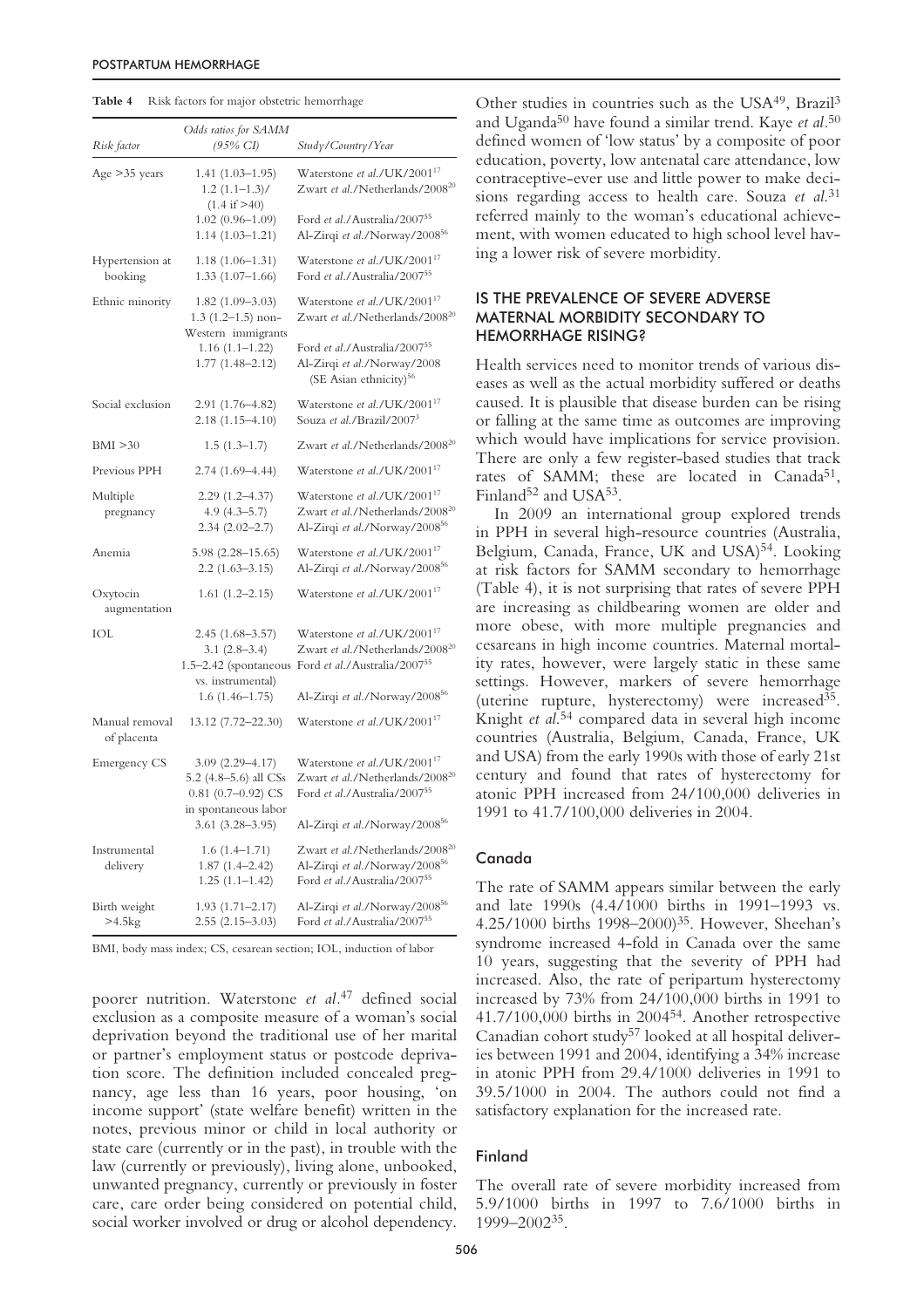## **Scotland**

An ongoing prospective audit since 2003 uses the organ-system definitions generated by Mantel *et al.*11. The Scottish survey uses a cut-off of 2500 ml or more for defining MOH, which is higher than most other studies, probably for pragmatic reasons and ease of data collection. The mortality : morbidity ratio has improved from 1 : 56 in 2003 to 1 : 79 in 2008; this change reflects an increase in the rate of MOH but no rise in deaths. Over half of the cases of MOH were associated with cesarean section (55.2% for all cesarean sections, 44.3% emergency cesarean sections), of which 20% were deemed of an emergency nature and performed in the second stage. In the same national audits, the rate of peripartum hysterectomy showed a steady decline between 2003 and 2008, as other conservative surgical techniques such as brace sutures and balloon tamponade were increasingly used $10$ .

# Australia

A population-based survey of 752,374 women delivering between 1994 and 2002 in New South Wales, the most populous region in Australia, noted an increased rate of total PPH (defined as 500 ml at vaginal delivery and 750 ml at cesarean section) from 4.7 to 6.0/1000 births. This rate appeared to increase more after vaginal delivery. The authors postulated this may be due to use of Syntocinon rather than Syntometrine for third stage management. It is, however, concerning that PPH increased despite a slight reduction in the delivery rate<sup>55</sup>.

# USA

Overall morbidity increased from 4.5/1000 deliveries during 1991-1994 to 5.9/1000 in 1999-2003<sup>35</sup>. Another study58 showed an increase in severe obstetric complications from 0.64% in 1998–1999 to 0.81% in 2004–2005. Amongst causes of severe morbidity there was a 24% increase in cases of shock and 92% increase in transfusion rates. These increases are partly explained by a rising cesarean delivery rate, although adjustment for mode of delivery rendered differences statistically insignificant.

#### Ireland

A population study based on 649,000 deliveries has found a three-fold increase in PPH rate within a decade in the Republic of Ireland from 1.5% in 1999 to 4.1% in 200959. This trend was observed for both vaginal and cesarean deliveries and was not wholly explicable by demographic changes (i.e. advancing maternal age or multiple birth), or by increased cesarean section rates59. The increase was largely related to increased atonic PPH rates, unlike the Australian data55 where the highest rate was among cesarean section deliveries.

# SPECIFIC CAUSES OF SEVERE ADVERSE MATERNAL MORBIDITY RELATED TO HEMORRHAGE

#### Uterine rupture

Although this diagnosis can be one surrogate measure for SAMM due to hemorrhage, studies report it differently. For example, it has been combined with data for obstructed labor in South Africa39, and analysed as a cause of hemorrhage in a French study26. Waterstone *et al*. <sup>17</sup> in the UK considered uterine rupture as a separate entity, which is a more accurate means of using these data unless there is clear evidence of the blood loss associated with each case. These authors found a rate of 1 : 4000 deliveries (0.025%). Studies in high income countries suggest low rates of uterine rupture causing SAMM which range from 0.002%<sup>60</sup> through  $0.017\%^{21}$  to  $0.06\%^{20}$ .

A systematic review of the literature published in 2005 examined 83 studies concerning uterine rupture between 1990 and 200561. Prevalence was higher in developing than developed countries. In all countries, rupture affected 1% of women with previous cesarean section. This same trend was found by the UK Obstetric Surveillance Survey (UKOSS) study undertaken in 2010, where 86% of ruptures occurred in women with a previous cesarean section. The 2005 review found variable rates of rupture across the world, especially when studies were conducted in developing countries; in these settings women may die unattended out of hospital, and studies were less likely to distinguish women with scarred and unscarred uteri. Rates of rupture were lowest in developed countries and in women without a uterine scar (0.006%, rising to 1% in women with scarred uteri). In contrast, in the least developed countries rates of rupture could be as high as 25% (one study of 945 women in Ethiopia in the 1990s) and mostly associated with obstructed labor; 75% of cases of uterine rupture in Africa and Asia were found to occur in unscarred uteri. In low-resource settings rupture is associated with a high maternal mortality which ranges from 1 to 13% and a very high perinatal mortality (74-92%)<sup>61</sup>. The WHO review suggests that reducing rupture rates in these populations would require a focus on reducing unwanted pregnancies, especially in women of high parity, accessibility of services and cesarean sections for obstructed labor and adequate guidelines for safe use of misoprostol as an induction agent<sup>61</sup>.

Data from Australia and Northern Europe also suggest that rupture is a rare event in developed countries, but the rate is increased by induction of labor<sup>20,56</sup>.

#### Peripartum hysterectomy

Obstetric hysterectomy provides another means of examining SAMM associated with PPH and has the advantage of being more clearly defined, and rare enough for data to be easily collected. The threshold for performing hysterectomy clearly varies with the operator, unit and individual case, but evidence suggests that early hysterectomy decreases both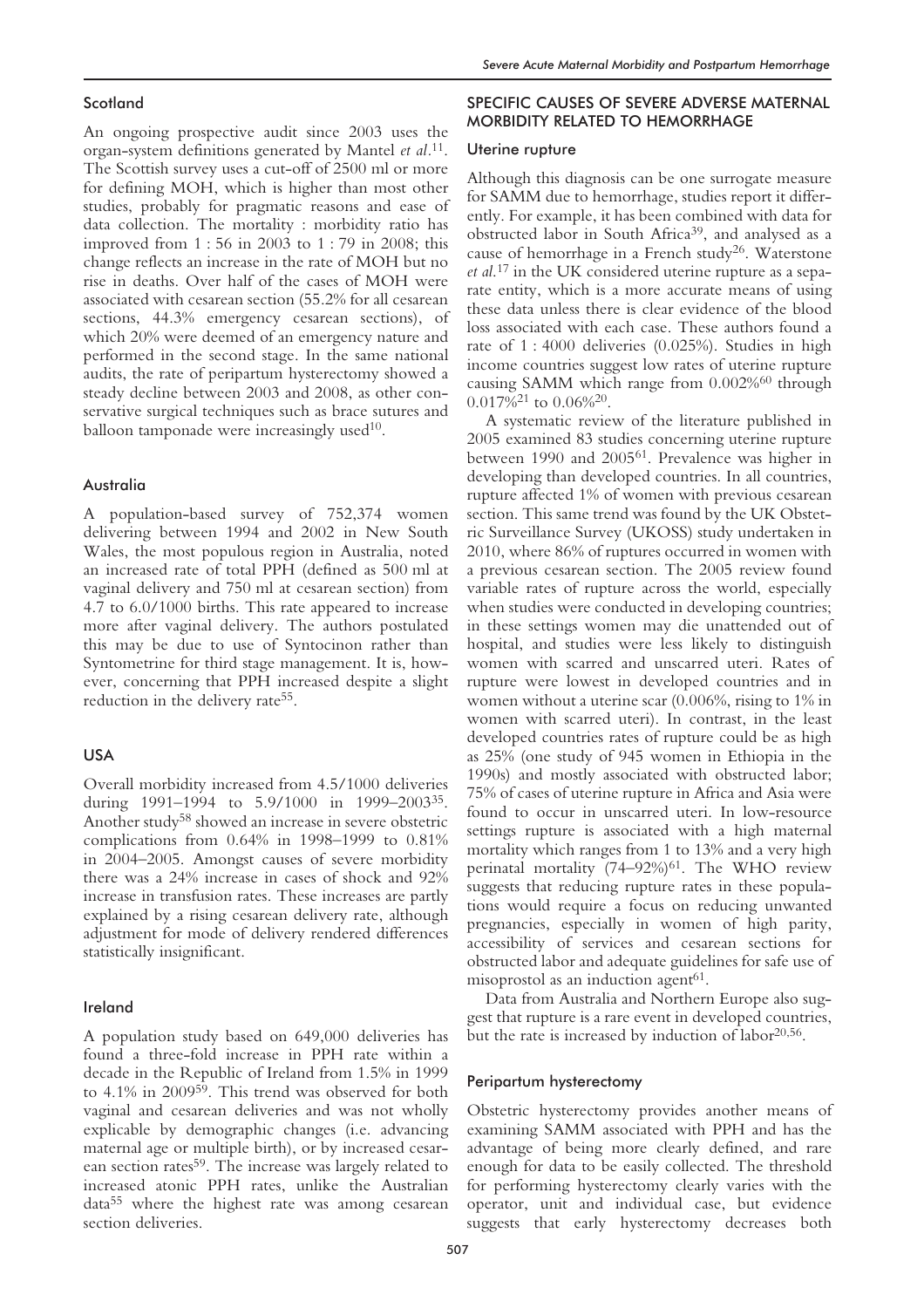morbidity $62$  and mortality $63$ . The several studies that have examined the incidence of peripartum hysterectomy as a marker of SAMM from hemorrhage are listed in Table 5. Population studies between 1986 and 2005 yielded rates of 0.3–1.55 hysterectomies/1000 deliveries<sup>23</sup>. More recent rates of  $0.33$  and  $0.77/1000$ deliveries have been reported in The Netherlands<sup>20</sup> and the US64. The largest population study from the UK showed an incidence of  $0.41/1000$  deliveries<sup>30</sup>.

Table 5 also shows that the main causes of bleeding leading to hysterectomy are atony (30–50%) and adherent placenta (38–40%). Recently, more conservative treatment modalities for PPH have been introduced, but the hysterectomy studies show that even these can fail to arrest bleeding. Failed brace sutures were found in 25% of cases in the UK<sup>30</sup>, whilst a Dutch study showed that 9.7% and 13% of cases of hysterectomy followed intrauterine balloon tamponade and uterine artery embolization, respectively<sup>20</sup>. It is difficult to draw meaningful conclusions regarding failed conservative measures as there are no standardized guidelines for use before proceeding to hysterectomy nor are there established guidelines for the timely use of either the brace suture or the balloon. For example, if bleeding has proceeded for a long time prior to institution of therapy, the likelihood that it is accompanied by some degree of coagulopathy (disseminated, dilutional or both) is high (see Chapter 5). Practicing clinicians regularly counsel women regarding the risk of hysterectomy after cesarean section for placenta previa. Studies suggest that the combination of multiparity, history of previous cesarean section and delivery by cesarean section should alert the obstetrician to a significant risk of hysterectomy secondary to placenta accreta/percreta. Combining the odds ratios generated individually by the UKOSS case–control study for these three conditions, the risk could be over 50 times that of the normal pregnant population.

# OUTCOMES OF WOMEN WHO SUFFER SEVERE ADVERSE MATERNAL MORBIDITY

Few studies follow up outcomes beyond survival and immediate morbidity. Studies of postnatal morbidity in general populations (low- and high-risk women analysed together) found that problem prevalence is high and persists for a prolonged period of time after delivery47,65. Glazener *et al*. <sup>65</sup> looked at a random sample of deliveries (high and low risk) in a teaching hospital in Scotland and showed that 87% of women suffered at least one health problem after delivery and in 76% problems persisted for 2 months postpartum. Problems ranged from urinary or bowel problems to perineal pain or breakdown, breast problems and persistent vaginal discharge. A case–control study of outcome 6–12 months postpartum compared women who had and had not suffered SAMM47. Cases were twice as likely to attend accident and emergency departments, possibly related to the underlying morbidity and its follow-up, but this circumstance clearly points to a continuing burden on health services with personal, family and economic costs. Cases also suffered slightly more postnatal depression than controls (who were not entirely 'normal' as they included women with operative deliveries and smaller hemorrhages). While this difference was not statistically significant, cases also scored higher on the Edinburgh Postnatal Depression Scale. Significantly more cases than controls (50% vs. 29%, 95% CI for the difference 9.7–33%,  $p < 0.001$ ) were reluctant to re-establish sexual relations with their partners for fear of becoming pregnant, suggesting that a negative experience in one pregnancy may prevent a woman from achieving the family she initially intended<sup>47</sup>. Women with stillbirths are almost always excluded from postnatal studies<sup>65</sup>, although a higher proportion of them also suffer SAMM by the nature of underlying conditions (e.g. abruption). Only half of the studies of SAMM quoted give data about perinatal loss. Thus, the figures quoted above are likely underestimates of the true spectrum of postnatal morbidity.

# Potential measures to decrease SAMM secondary to PPH

# *Agreement on definitions and categorizations for comparisons*

Before designing studies into effective interventions for reducing SAMM, it is necessary to develop standardized definitions for severe morbidity and its main causes. A pragmatic definition could be based on a mixture of parameters, as outlined in Table 3. Knight *et al*. <sup>54</sup> also suggest that the ICD classification of PPH should be revised to separate atonic PPH from other causes, particularly due to morbid placental adherence, in order to enable meaningful comparisons to be made between different countries. These authors postulate that the definition should not differ depending on mode of delivery, as the physiological impact of losing blood depends on the volume lost. Obviously, even if there were identical blood losses, the specific morbidity and healing from abdominal or vaginal operations or tears will differ.

## *Accurate estimation of blood loss*

Measuring blood loss accurately is notoriously difficult, but some studies have improved this by using a blood collector bag66 (see Chapters 9–11). Training programs incorporating clinical reconstructions that include algorithms to facilitate visual estimation of blood loss improved the accuracy of such estimation<sup>67,68</sup>. Routine use of a modified obstetric early warning score (or MEOWS) may aid recognition of hypovolemia where estimated blood loss is inaccurate<sup>69</sup>.

## *Address primary prevention risk factors for PPH*

Decreasing major hemorrhage involves trying to reduce all risk factors for PPH (Table 4). In high income countries, increasing age and obesity are contributing to increasing use of oxytocin in labor as well as the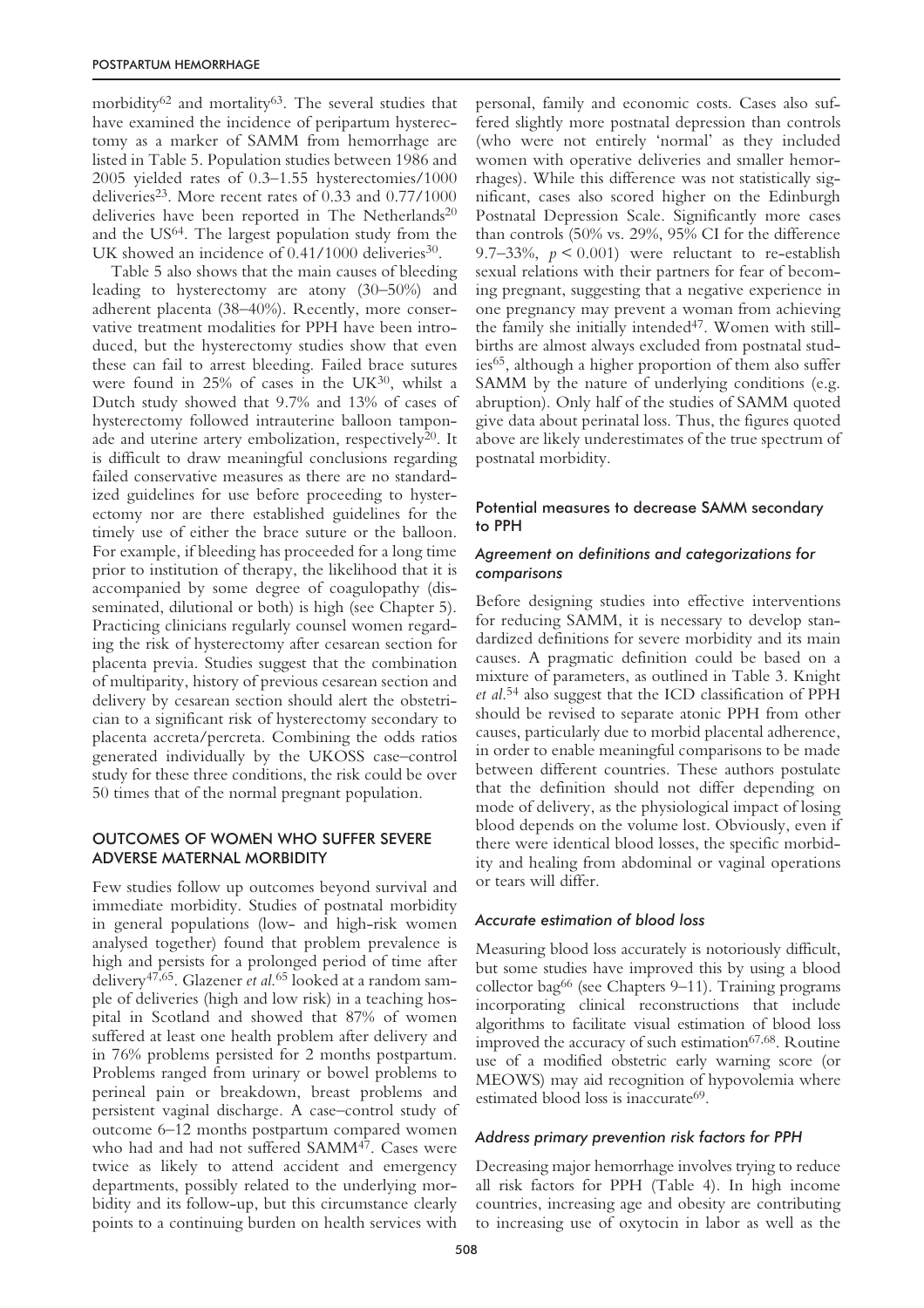| Author, year of publication                                                       | Eniola et al. <sup>23</sup><br>UK, 2006                                                                                                                                                                                      | Rossi et al. <sup>24</sup><br>USA, 2010                                                                                                                                                                                                                                                                 | Zwart et al. (LeMMON) <sup>20</sup><br>Netherland, 2008                                                                                              | Knight et al. (UKOSS) <sup>30</sup><br>UK, 2007                                                                                                                                                                           |
|-----------------------------------------------------------------------------------|------------------------------------------------------------------------------------------------------------------------------------------------------------------------------------------------------------------------------|---------------------------------------------------------------------------------------------------------------------------------------------------------------------------------------------------------------------------------------------------------------------------------------------------------|------------------------------------------------------------------------------------------------------------------------------------------------------|---------------------------------------------------------------------------------------------------------------------------------------------------------------------------------------------------------------------------|
| number of deliveries<br>Setting type of study<br>number of cases<br>(denominator) | Mar 1997-Feb 1998, SE Thames<br>48,865 deliveries >24 weeks<br>Population based cohort<br>$n = 22$ cases                                                                                                                     | the first 48 h postpartum (excluded Eniola et al. as that<br>Systematic review of studies looking at hysterectomies in<br>1993-2008 high income countries<br>included PPH >24 h)<br>$n = 981$ cases                                                                                                     | 1606 cases of MOH (defined as 2000 ml)<br>Aug 2004-Aug 2006 prospective<br>population cohort study<br>4.5/1000 $n = 107$ cases<br>358,874 deliveries | Total no deliveries in UK estimated 775,186 during that<br>period (Office of National Statistics)<br>$n = 318$ cases, $614$ controls<br>Case-control reporting<br>Feb 2005-Feb 2006<br>UK wide                            |
| Hysterectomy rate                                                                 | $0.45/1000$ deliveries                                                                                                                                                                                                       | $0.2 - 5/1000$ deliveries in the review<br>0.8-2.28/1000 deliveries in US                                                                                                                                                                                                                               | 13% and 10% after failed embolization or<br>intrauterine balloon, respectively<br>$0.29/1000 (n = 107)$                                              | $0.41/1000$ deliveries                                                                                                                                                                                                    |
| Mortality                                                                         | (1 death : 22 hysterectomies)<br>4.5%                                                                                                                                                                                        | (26 deaths: 981 hysterectomies)<br>2.6%                                                                                                                                                                                                                                                                 | Death not reported                                                                                                                                   | $(1$ death: $150$ hysterectomies)<br>0.6%                                                                                                                                                                                 |
| Risk factors                                                                      | CS index pregnancy 68%<br>Placenta previa 24%<br>Previous CS 33%<br>Multiparity 71%                                                                                                                                          | Previous gynecological surgery 15.8%<br>CS in index pregnancy 73%<br>Abnormal placentation<br>Previous CS 46%<br>Multiparity 78%                                                                                                                                                                        | Risk factors for hysterectomy not<br>separated from risk factors for<br>hemorrhage                                                                   | Placenta previa (37%) (OR 24 for minor, 232 for major)<br>CS index pregnancy (OR 7.13)<br>Previous CS (28%) (OR 3.52)<br>Multiple pregnancy (OR 2.3)<br>Placenta accreta (39%)<br>Age $>35$ (OR 2.42)<br>Parity > 3 (11%) |
| Cause of bleed leading<br>to hysterectomy                                         | Uterine rupture 0%<br>Atony 50%                                                                                                                                                                                              | Uterine rupture/dehiscence 12%<br>Adherent placenta 38%<br>Placenta previa 7%<br>Abruption 2%<br>Atony 29%                                                                                                                                                                                              | Uterine rupture 0.06%<br>Placenta previa 40%<br>Atony 38.5%                                                                                          | Extension of uterine incision at delivery 6% (3 for<br>Adherent placenta 39%<br>Uterine rupture 8%<br>malignancy)<br>Atony 53%                                                                                            |
| Long-term morbidity                                                               | Edinburgh postnatal depression score<br>(i.e. at risk of significant depression)<br>More than 25% scored >13 on the<br>Poor health 6-9 months postnatal<br>Urinary tract injury 21%<br>Repeat surgery 38%<br>Transfused 100% | 56% of women had conservative management techniques, no<br>Return to theater for bleeding or repeat laparotomy 4.9%<br>44% went straight to hysterectomy<br>Short-term morbidity similar for total and subtotal<br>16%<br>detail as to which,<br>Urinary tract injury<br>hysterectomy<br>Transfused 44% | ITU admission 27%                                                                                                                                    | Bladder damage 3 times more likely if accreta than if<br>Damage to structures 21%<br>Severe morbidity 19%<br>2-day ITU stay 84%<br>atonic PPH                                                                             |
|                                                                                   |                                                                                                                                                                                                                              | CVA, cerebrovascular accident; DIC, disseminated intravascular coagulation; HELLP, hemolysis, elevated liver enzymes, low platelets; ICU, intensive care unit; ITU, intensive therapy unit; MOH, massive obstetric hemorrhage                                                                           |                                                                                                                                                      |                                                                                                                                                                                                                           |

509

Ą  $\epsilon$  $\epsilon$  $\overline{\phantom{a}}$  (1500 ml in some studies, 2500 ml in others); PET, pre-eclampsia; PPH, postpartum hemorrhage; SAMM, severe adverse maternal morbidity (1500 ml in some studies, 2500 ml in others); PET, pre-eclampsia; PPH, postpartum hemorrhage; SAMM, severe adverse maternal morbidity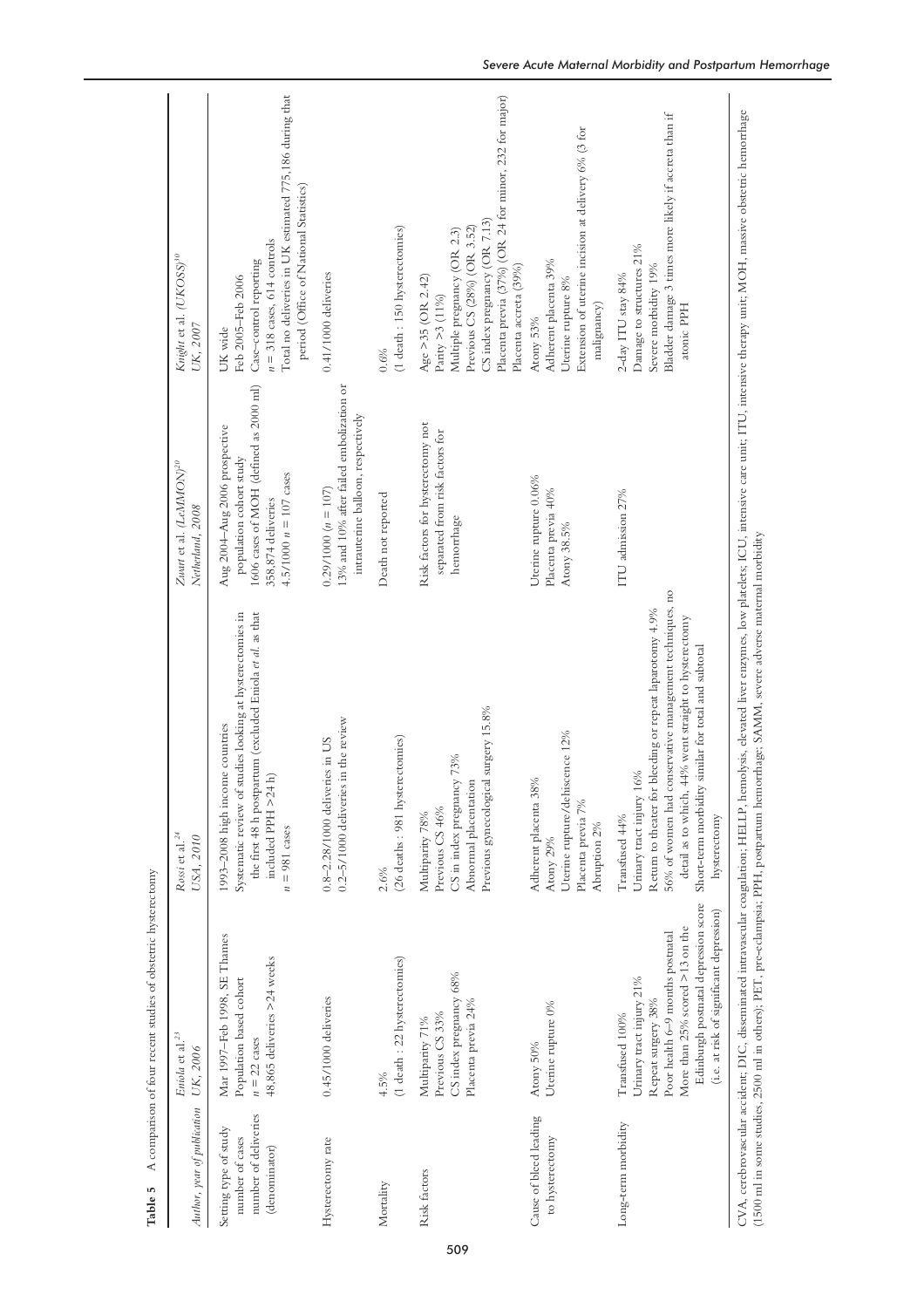rising cesarean section rate<sup>9,54</sup>. Independently of one another, obesity, oxytocin use and cesarean section are risk factors for hemorrhage. The limited length of pregnancy means society-wide public health interventions might be better placed to address obesity.

Multiple pregnancy is another risk factor which, in low income countries, has been more likely to be spontaneous and therefore not preventable. In the UK, however, recent Human Fertilisation and Embryology Authority (HFEA) targets are encouraging greater use of single embryo transfers to reduce the risks associated with IVF multiple pregnancy, including PPH70,71. However, there are many countries where larger numbers of embryos are still being transferred (US, Eastern Europe, India), thus contributing to PPH and other obstetric morbidities.

Availability of cheap, effective drugs to use in low resource and out of hospital settings is important. Misoprostol is one such drug which is heat stable and easy to administer in a home birth setting. Studies in Africa have shown reduced rates of PPH when it is used, and its administration does not require trained birth attendants72,73. Sublingual administration may be most effective<sup>74,75</sup>, and the women can self-administer easily73, further reducing the cost of an already cheap intervention (see Chapters 32–35).

## *Basic antenatal care*

This cannot be overemphasized, as ample evidence shows that antenatal follow-up decreases a woman's risk at labor and delivery<sup>41,76</sup>. Antenatal screening for complications, treatment and prevention of anemia, cleanliness during delivery, the presence of a skilled birth attendant and active management of the third stage of labor are all basic requirements advocated by WHO77. Staff attending deliveries in the primary care sector need to be trained to recognize PPH early and have access to simple drugs to treat it (e.g. misoprostol, ergometrine) $72$ , as well as to recognize when to refer to a more specialized center<sup>54</sup>. In rural South Africa, health-worker problems were identified as the cause of substandard care in 35-49% of cases<sup>54</sup> out of a total of 65% where substandard care was an issue. Factors identified were delay in diagnosis, treatment, referral and monitoring.

## *Training, teamwork and skills*

Effective teamwork is paramount for timely interventions. Algorithms or diagrams of expected co-ordinated actions may help identify what needs to be done and by whom, especially when several actions need to be undertaken simultaneously as in brisk PPH78.

Clear management protocols and regular skills-drills training may both contribute to the maintenance of high standards in units<sup>8,27</sup>. Non-adherence to guidelines has been identified as a risk factor for increased maternal morbidity8,79, whereas dissemination of guidelines and skills-drills are associated with improved adherence to the agreed protocols and reduction in PPH79. However, recent research in France has generated conflicting results regarding the efficacy of adherence to guidelines on actual incidence of major PPH. One of the studies involved 19 maternity units within a regional French perinatal network<sup>80</sup> and the other involved 106 units in six regions<sup>81</sup>. Both showed that prompt recognition and aggressive management of PPH improved care, and increased the use of surgery in management, whereas the prevalence of major PPH did not alter. This may be explained by different risk factors dominating the progression from small to large PPH (e.g. previa), and suggests that interventions additional to improved recognition and secondary prevention are necessary to make an impact on PPH rates81. Important factors involve multiprofessional training within the local unit and integrating teamwork training within the clinical teaching itself<sup>82</sup>.

# *Access, transport and organizational change*

Twenty per cent of avoidable SAMM in rural South Africa is due to organizational or administrative causes such as the shortage of essential drugs, ambulances and recruitment and retention of experienced staff<sup>41</sup>. These factors are less prominent in high income countries. However, implementation of guidelines and issues such as staff training and effective audit usually occur at organizational levels. Geller *et al*. <sup>49</sup> analysed the 'preventability' of events along the continuum of severe morbidity to near-miss to death and concluded that the same factors contributed to the outcome in all categories (Figure 1). These were patient factors (13–20%), system factors (33–47%) and providerrelated factors (90%), mainly incomplete or inappropriate management<sup>49</sup>. Patient factors are potentially the hardest to rectify, especially in low income countries where access to education is limited. System factors figure higher in the US  $(33-47%)^{49}$  than in South Africa  $(20\%)^{41}$ , possibly because failures of wellestablished systems (as in the US) are likely to have a greater impact than in settings where transport or administrative systems are not established in the first place, e.g. in rural Africa<sup>41</sup>. Provider-related factors have been more prominent as a cause of substandard care in the US  $(90\%)^{49}$  than in primary care settings in South Africa  $(35-49%)^{41}$ . This is more likely due to the non-availability of specialist staff in the latter, with staff performing to the best of their ability in light of skills they possess. Expected standards change with time, place and facilities, so it is not unsurprising that provider-related factors continue to feature even in low mortality settings.

# *Health systems*

Wider factors relating to health systems can move a woman both up and down the risk pyramid for severity of morbidity. Social exclusion, education and inequality can be tackled at governmental level in both low and high income countries<sup>2,76</sup>. Access to contraception, safe legal abortion and antenatal care can all be addressed. Health service planners may have to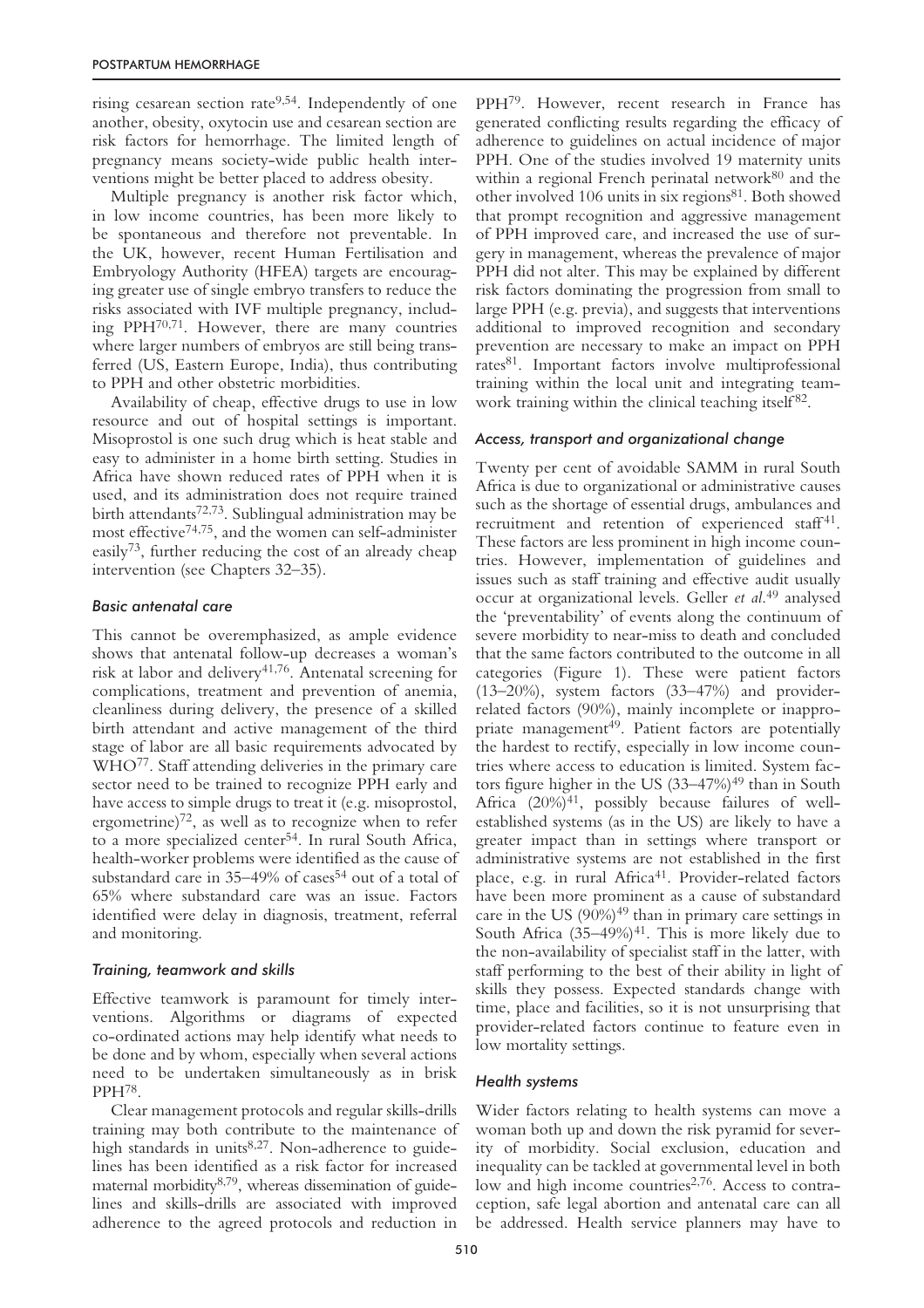provide outreach antenatal services for travelers, teenagers and the mentally ill<sup>2</sup>. The lack of universal coverage for health insurance in the US may play a role, as women most at risk are often not insured<sup>49,83</sup>. The population in major cities is changing, due to increased migration especially from deprived areas or as a result of war and conflict. Access to 24-hour interpreters should become standard and might lead to significant reductions in severe morbidity<sup>2</sup>.

## **CONCLUSION**

The UK triennial Confidential Enquiries into Maternal Deaths started in 1952, and the latter part of the 20th century witnessed a gradual decline in maternal mortality. Maternal death is now rare in high income countries, although still prevalent in low income countries. Severe adverse maternal morbidity (SAMM) is prevalent throughout the world, mostly due to treatable conditions. Poor, socially excluded women suffer most, but hemorrhage can strike any woman. For meaningful comparisons to be made, standardized, simple definitions need to be designed and agreed upon as the benchmark for future research.

Hemorrhage accounts for the largest proportion of severe morbidity but is not a major cause of maternal mortality, at least in developed countries<sup>12</sup>. This suggests that registering SAMM would be a valuable way to monitor and improve the quality of maternity services. Several population-based studies in countries such as Scotland, The Netherlands and Australia demonstrate that national morbidity surveys are feasible. Studies are needed at national level as numbers of SAMM cases are relatively small, and trends are easier to analyse. As the causes of maternal deaths can be different from those of SAMM<sup>12</sup>, it is most useful to have the two systems running in parallel to aid understanding of the relationship. This has been achieved in Scotland for the past 8 years. The UKOSS rare obstetric register system has been working nationwide in the UK since 2005. The recent study on peripartum hysterectomy showed that there was one death for every 150 hysterectomies performed for hemorrhage, thus reinforcing the value of morbidity and mortality surveys running in parallel.

It is important to continue to monitor trends. In high income countries recognized risk factors for hemorrhage such as age, obesity and cesarean section rates are rising. The current cesarean section rate in the UK is 23%, and it is as high as 50% in Latin America84,85. Globally, interventions aimed to reduce a specific morbidity (e.g. cesarean section in obstructed labor to prevent a ruptured uterus) may increase the risk of a different subsequent morbidity (e.g. placenta accreta in previous cesarean section scar or uterine rupture in attempted vaginal birth after cesarean section). Overall, obstetric morbidity may thus rise, fall or remain unchanged, but information to guide high quality practice relies on robust, continuous, population-based SAMM audits.

#### References

- 1. Stones W, Lim W, Al-Azzawi F. An investigation of maternal morbidity with identification of life-threatenting "near-miss" episodes. Health Trends 1991;23:13–5
- 2. Bewley S, Wolfe C, Waterstone M. Severe maternal morbidity in the UK. In: Maclean AB, Neilson J, eds. Maternal Morbidity and Mortality. London: RCOG Press, 2002:132–46
- 3. Souza JP, Cecatti JG, Patrpinelli MA, et al. Appropriate criteria for identification of near-miss maternal morbidity in intensive care facilities: a cross-sectional study. BMC Pregnancy Childbirth 2007;7:20
- 4. Ronsmans C, Scott S, Adisasmita A, et al. Estimation of population-based incidence of pregnancy-related illness and mortality (PRIAM) in two districts in Java, Indonesia. BJOG 2009;116:82–90
- 5. Oladapo OT, Sule-Odu AO, Olatunji AO, et al. Near-miss obstetric events and maternal deaths in Sagamu, Nigeria a retrospective study. Reprod Health 2005;2:96
- 6. Fillipi V, Ganaba R, Baggaley RF, et al. Health of women after severe obstetric complications in Burkina Faso: a longitudinal study. Lancet 2007;370:1329–37
- 7. Say L, Souza JP, Pattinson RC. Maternal near-miss towards a standard tool for monitoring quality of maternal health care. Best Pract Res Clin Obstet Gynaecol 2009;23:287–96
- 8. Hall M. Haemorrhage. In: Department of Health, Welsh Office, Scottish Office Department of Health, Department of Health and Social Services, Northern Ireland, Why Mothers die. Report on Confidential Enquiries into Maternal Deaths in the United Kingdom 2000–2002. London: Her Majesty's Stationery Office, 2004
- 9. Norman J. Haemorrhage (chapter 4) in CMACE. BJOG 2011;118(Suppl 1):1–203
- 10. Lennox C. Appendix 2B: summary of Scottish Confidential Audit of Severe Maternal Morbidity Report 2008. CMACE. BJOG 2011;118(Suppl 1):196–8
- 11. Mantel GD, Buchmann E, Rees H, et al. Severe acute maternal morbidity: a pilot study of a definition for a near-miss. BJOG 1998;105:985–90
- 12. Pattinson RC, Buchmann E, Mantel G, et al. Can enquiries into severe acute maternal morbidity act as a surrogate for maternal death enquiries? BJOG 2003;110:889–93
- 13. Bewley S, Creighton S. "Near-miss" obstetric enquiry. J Obstet Gynaecol 1997;17:26–9
- 14. Fillipi V, Alihonou E, Mukantaganda S, et al. Near-misses: maternal morbidity and mortality. Lancet 1998;351:145–6
- 15. Prual A, Huguet D, Gabin O, et al. Severe obstetric morbidity of the third trimester, delivery and early puerperium in Niamey (Niger). Afr J Reprod Health 1998;2:10–9
- 16. Geller SE, Rosenberg D, Cox S, et al. Defining a conceptual framework for near-miss maternal morbidity. J Am Med Women's Assoc 2002;57:135–9
- 17. Waterstone M, Bewley S, Wolfe C. Incidence and predictors of severe obstetric morbidity: case-control study. Br Med J 2001;322:109–93
- 18. Brace V, Penney G, Hall M. Quantifying severe maternal morbidity: a Scottish population study. BJOG 2004;111: 481–4
- 19. Penney G, Admason L, Kernaghan D. Scottish confidential audit of severe maternal morbidity second annual report 2004. Scottish Programme for clinical effectiveness in reproductive health. 1–32 www.abdn.ac.uk/specrh
- 20. Zwart JJ, Richters JM, Ory F, et al. Severe maternal morbidity during pregnancy, delivery and puerperium in the Netherlands: a nationwide population-based study of 371 000 pregnancies. BJOG 2008;115:842–50
- 21. Knight M, Spark P, Fitzpatrick K, et al. United Kingdom Obstetric Surveillance System (UKOSS) Annual Report 2011. National Perinatal Epidemiology Unit, Oxford 2011. https://www.npeu.ox.ac.uk/files/downloads/ukoss/ UKOSS-Annual-Report-2010.pdf
- 22. Killpatrick SJ, Matthay MA. Obstetric patients requiring critical care. A five-year review. Chest 2002:101:1407–12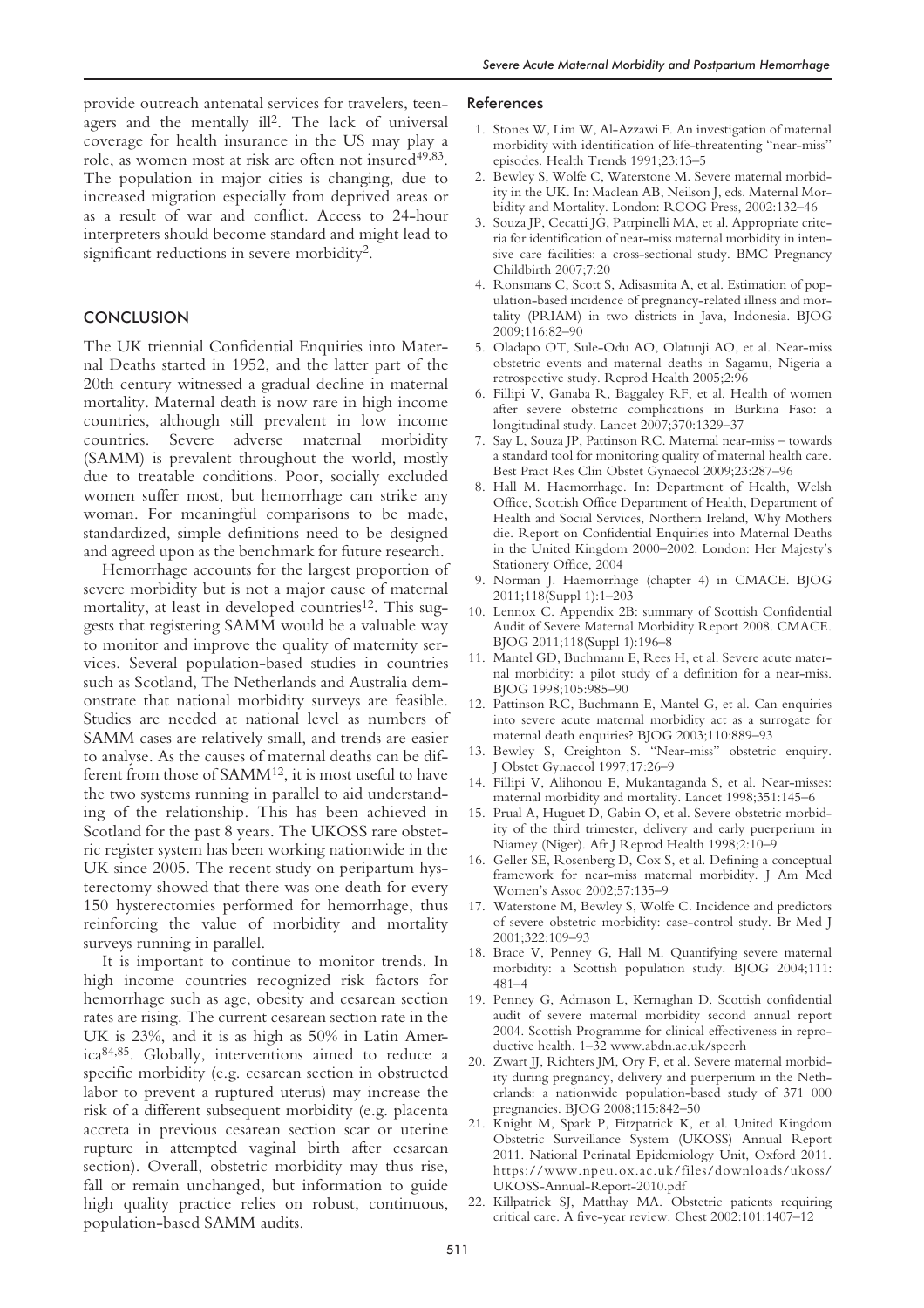- 23. Eniola OA, Bewley S, Waterstone M, et al. Obstetric hysterectomy in a population of South East England. J Obstet Gynaecol 2006;26:104–9
- 24. Rossi AC, Richard HL, Chmait RH. Emergency postpartum hysterectomy for uncontrolled postpartum bleeding. Obstet Gynecol 2010;115:637–44
- 25. The Eclampsia Trial Collaborative Group. Which anticonvulsant for women with eclampsia? Evidence from the collaborative Eclampsia Trial. Lancet 1995;337:1455–63
- 26. Bouvier-Colle MH, Salanave B, Ancel PY, et al. Obstetric patients treated in intensive care units and maternal mortality. Regional teams for the survey. Eur J Obstet Gynaecol Reprod Biol 1996;65:121–5
- 27. Baskett TF, Sternadel J. Maternal intensive care and near-miss mortality in obstetrics. BJOG 1998;105:981–4
- 28. Zhang WH, Alexander S, Bouvier-Colle MH, et al. Incidence of severe pre-eclampsia, post-partum haemorrhage and sepsis as a surrogate marker for severe maternal morbidity in a European population-based study: the MOMS-B survey. BJOG 2005;112:89–96
- 29. Minkauskiene M, Nadisauskiene RJ, Padaiga Z. Severe and acute maternal morbidity: Lithuanian experience and review. Int J Fertil Womens Med 2006;51:39–46
- 30. Knight M. Peripartum hysterectomy in the UK: management and outcomes of the associated haemorrhage. BJOG 2007; 114:1380–7
- 31. Souza JP, Cecatti JG, Parpinelli MA, et al. Maternal morbidity and near-miss in the community: findings from the 2006 Brazilian demographic health survey. BJOG 2010;117: 1586–92
- 32. Lawton BA, Wilson LF, Dinsdale RA, et al. Audit of severe maternal morbidity describing reasons for transfer and potential preventability of admissions to ICU. Aust N Z J Obstet Gynaecol 2010:50:346–51
- 33. Almerie Y, Almerie MQ, Matar HE, et al. Obstetric nearmiss and maternal mortality in maternity university hospital, Damascus,Syria: a retrospective study. BMC Pregnancy Childbirth 2010;10:65
- 34. Mutihir JT, Utoo BT. Postpartum maternal morbidity in Jos, north-central Nigeria. Nigerian J Clin Pract 2011;14:38–42
- 35. Van Roosmalen J, Zwart J. Severe acute maternal morbidity in high income countries. Best Pract Res Clin Obstet Gynaecol 2009;23:297–304
- 36. Ronsmans C . Severe acute maternal morbidity in lowincome countries. Best Pract Res Clin Obstet Gynaecol 2009; 23:305–16
- 37. Vandecruys H, Pattinson RC, Macdonald A, et al. Severe acute maternal morbidity and mortality in the Pretoria Academic Complex: changing patterns over 4 years. Eur J Obstet Gynaecol Reprod Biol 2002;102:6–10
- 38. D'Ambruoso L, Achadi E, Adisasmita A, et al. Assessing quality of care provided by Indonesia village midwives: a confidential enquiry. Midwifery 2009;25:528–39
- 39. Prual A, Bouvier-Colle MH, de Bernis L, et al . Severe maternal morbidity from direct obstetric causes in West Africa: incidence and case-fatality rates. Bull WHO 2000;78: 593–603
- 40. Fillipi V, Ronsmans C, Gohou V, et al. Maternity wards or obstetric emergency rooms? Incidence of near-miss morbidity in African hospitals. Acta Obstet Gynaecol Scand 2005;84: 11–6
- 41. Ghandi MN, Welz T, Ronsmans C. Severe acute maternal morbidity in rural South Africa. Int J Gynaecol Obstet 2004; 87:180–7
- 42. World Health Organization, Department of Reproductive Health and Research. Evaluating the quality of care for severe pregnancy complications: the WHO near-miss approach for maternal health. WHO, 2011 http://www.who.int/ reproductivehealth/publications/monitoring/ 9789241502221/en/index.html
- 43. Ki-Moon B. Global Strategy for Women's and Children's Health 2009 http://www.un.org/sg/hf/GlobalStategyEN. pdf
- 44. World Health Organisation Maternal mortality Fact sheet N°348. November 2010 http://www.who.int/mediacentre/ factsheets/fs348/en/index.html
- 45. Hogan M, Foreman KJ, Naghavi M, et al. Maternal mortality for 181 countries, 1980–2008: a systematic analysis of progress towards Millennium Development Goal 5. Lancet 2010;375: 1609–23
- 46. CMACH 2000–2002. Department of Health, Welsh Office, Scottish Office, Department of Health and Social Services Northern Ireland. Why Mothers Die. Report on Confidential Enquiries into Maternal Deaths in the United Kingdom 2000–2002. London: Her Majesty's Stationery Office, 2004
- 47. Waterstone M, Wolfe C, Hooper R, et al. Postnatal morbidity after childbirth and severe obstetric morbidity. BJOG 2003;110:128–33
- 48. Monaco TJ, Spielman FJ, Katz VL. Pregnant patients in the intensive care unit: a descriptive analysis. South Med J 1993; 86:414–7
- 49. Geller SE, Rosenberg D, Cox SM, et al. The continuum of maternal morbidity and mortality: factors associated with severity. Am J Obstet Gynaecol 2004;191:939–44
- 50. Kaye D, Mirembe F, Aziga F, et al. Maternal mortality and associated near-misses among emergency intrapartum referrals in Mulago Hospiatl, Kampala, Uganda. East Afr Med J 2003;  $80.144 - 9$
- 51. Wen SW, Huang L, Liston R, et al. Severe maternal morbidity in Canada, 1991–2001. CMAJ 2005;173:759–64
- 52. Pallasmaa N, Ekblad U, Gissler M. Severe maternal morbidity and the mode of delivery. Acta Obstet Gynaecol Scand 2008; 87:662–8
- 53. Callaghan WM, Mackay AP, Berg CJ. Identification of severe maternal morbidity during delivery hospitalizations, United States, 1991–2003. Am J Obstet Gynaecol 2008;199:133. e1–133.e8
- 54. Knight M, Callaghan WM, Berg C, et al. Trends in post-partum haemorrhage in high resource countries: a review and recommendations from the International Postpartum Haemorrhage Collaborative Group. BMC Pregnancy Childbirth  $2009.9.55$
- 55. Ford JB, Roberts CL, Simpson JM, et al. Increased postpartum haemorrhage rates in Australia. Int J Gynaecol Obstet 2007;98:237–43
- 56. Al-Zirqi I, Vangen S, Forsen L, Stray-Pedersen B. Prevalence and risk factors of severe obstetric haemorrhage. BJOG 2008; 115:1265–72
- 57. Joseph KS, Rouleau J, Kramer MS, et al. Investigation of an increase in post-partum haemorrhage in Canada. BJOG 2007; 114:751–9
- 58. Kuklina EV, Meikle SF, Jamieson DJ, et al. Severe obstetric morbidity in the United States: 1998–2005. Obstet Gynaecol 2009;113:293–9
- 59. Lutomski L, Byrne B, Devane D, Greene R. Increasing trends in atonic postpartum haemorrhage in Ireland: an 11 year population based cohort study. BJOG 2012;119:306–14
- 60. Manoharan M, Wuntakal R, Erskine K. Uterine rupture: a revisit. The Obstetrician Gynaecologist 2010;12:223–30
- 61. Hofmeyr GJ, Say L, Gulmezoglu AM. WHO systematic review of maternal mortality and morbidity: the prevalence of uterine rupture. BJOG 2005;112:1221–8
- 62. Al-Nuaim LA, Mustafa MS, Abdel Gader AG. Disseminated intravascular coagulation and obstetric haemorrhage. Management dilemma. Saudi Med J 2002;23;658–62
- 63. Lewis GE, ed. The Confidential Enquiry into Maternal and Child Health (CEMACH). Saving Mothers Lives: reviewing maternal deaths to make motherhood safer 2003–05. London: CEMACH, 2007
- 64. Whiteman MK, Kuklina E, Hillis SD, et al. Incidence and determinants of peripartum hysterectomy. Obstet Gynaecol 2006;108:1486–92
- 65. Glazener CMA, Abdalla M, Stroud P, et al. Postnatal maternal morbidity: extent, causes, prevention and treatment. BJOG 1995;102:282–7